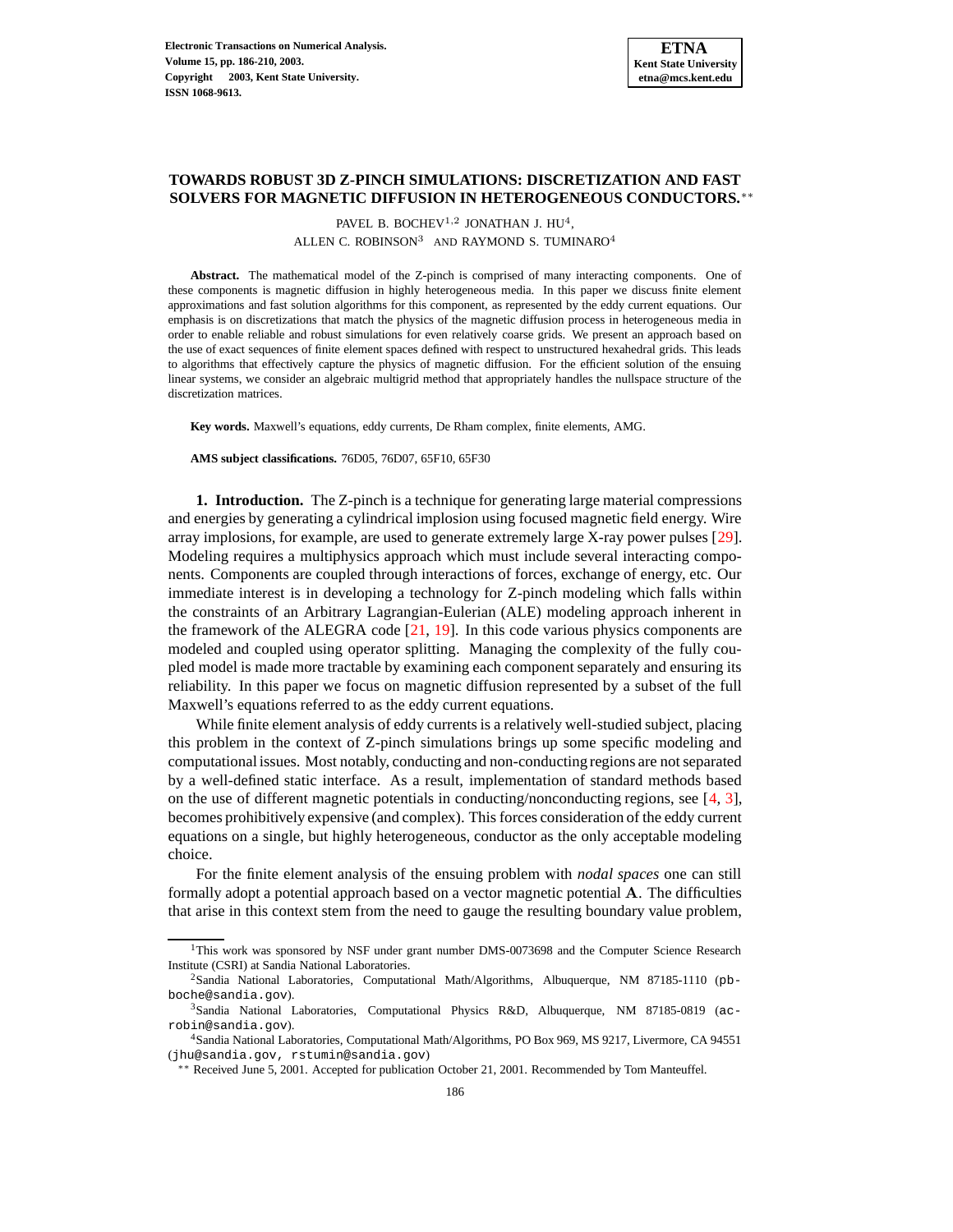**ETNA Kent State University etna@mcs.kent.edu**

Bochev, Hu, Robinson, Tuminaro 187

i.e., augment it by additional equations and boundary conditions. The Coulomb gauge  $\nabla \cdot \mathbf{A} =$ 0 is hard to satisfy numerically and must be added implicitly to the formulation. This creates a cascading effect of adding more and more equations; see [\[3\]](#page-23-3). Another choice is the Lorentz gauge; see [\[14,](#page-23-4) [12,](#page-23-5) [13\]](#page-23-6). For heterogeneous conductors this gauge leads to nonsymmetric weak equations and is thus undesirable. Application of standard nodal spaces complicates imposition of tangential and normal boundary conditions, which are typical for the eddy current equations.

An alternative to nodal approximations of gauged vector potential equations is to discretize directly the eddy current equations using exact sequences of finite element spaces. The rationale behind this approach is that such finite element spaces represent approximations of a De Rham complex that describes the mathematical structure of Maxwell's equations; see [\[5,](#page-23-7) [6\]](#page-23-8). These spaces have the important advantage of providing natural degrees of freedom for purposes of implementing tangential Dirichlet boundary conditions.

In this paper we pursue two main objectives. The first one is to develop such finite element spaces on unstructured hexahedral grids and test their use for finite element analysis of the eddy current model relevant to the Z-pinch. Here, our main focus is on the development of the discrete model and verifying its fidelity to the physics of magnetic diffusion. The finite element spaces are considered in section [3](#page-2-0) followed by the development of the fully discrete equations in section [4.](#page-8-0) The formulation is tested for a model 2D problem in section [6.](#page-17-0)

The second objective is to develop fast, scalable solvers for the discrete eddy current equations. These solvers must address the special structure of the linear systems inherent in the use of the exact finite element sequences. They also must work well for realistic values of the material modeling parameters. These values may vary over many orders of magnitude in a highly heterogeneous way. Although a hierarchical grid is available in the ALEGRA framework, restricting application modelers to such grids is considered to be unacceptable. As a result, the main focus here is on the development and implementation of a precisely designed algebraic multigrid method which operates directly on the assembled discrete matrix.

Throughout the paper bold face is used to denote vector quantities. The symbols i, j and k stand for the Cartesian coordinate vectors in  $\mathbb{R}^3$ , equipped with the Euclidean norm  $\|\cdot\|$ , while **n** and **t** denote an outward unit normal field to a surface and a unit tangent field (to a curve), respectively. The symbols  $L^2(\Omega)$  and  $\mathbf{L}^2(\Omega)$  denote the spaces of all square integrable scalar and vector functions on  $\Omega$ .

**2. The model problem.** The eddy current equations are obtained by neglecting the displacement current in the full Maxwell equations. This amounts to neglecting high frequency speed-of-light time scale electromagnetic waves in a conducting media. The model problem considered in this paper is that of a single conducting region  $\Omega$  in  $\mathbb{R}^3$  with non-constant conductivity  $\sigma$  and permeability  $\mu$ . We assume that the boundary Γ of this region consists of two disjoint parts denoted by  $\Gamma^*$  and  $\Gamma$ , respectively. Furthermore, it is assumed that the conductivity  $\sigma$  and the permeability  $\mu$  are single valued bounded non vanishing functions depending only on the spatial position x. No particular smoothness of the coefficients can be assumed. For the most pressing application of interest, however,  $\mu$  is constant. Furthermore, we assume that

$$
(2.1) \t\t 0 < \sigma_{\min} \le \sigma(\mathbf{x}) \le \sigma_{\max} \quad \forall \mathbf{x} \in \Omega,
$$

$$
(2.2) \t\t 0 < \mu_{\min} \leq \mu(\mathbf{x}) \leq \mu_{\max} \quad \forall \mathbf{x} \in \Omega.
$$

The governing equations for the electromagnetic field in  $\Omega$  are given by

<span id="page-1-0"></span>
$$
\nabla \times \mathbf{H} = \mathbf{J} \quad \text{in } \Omega,
$$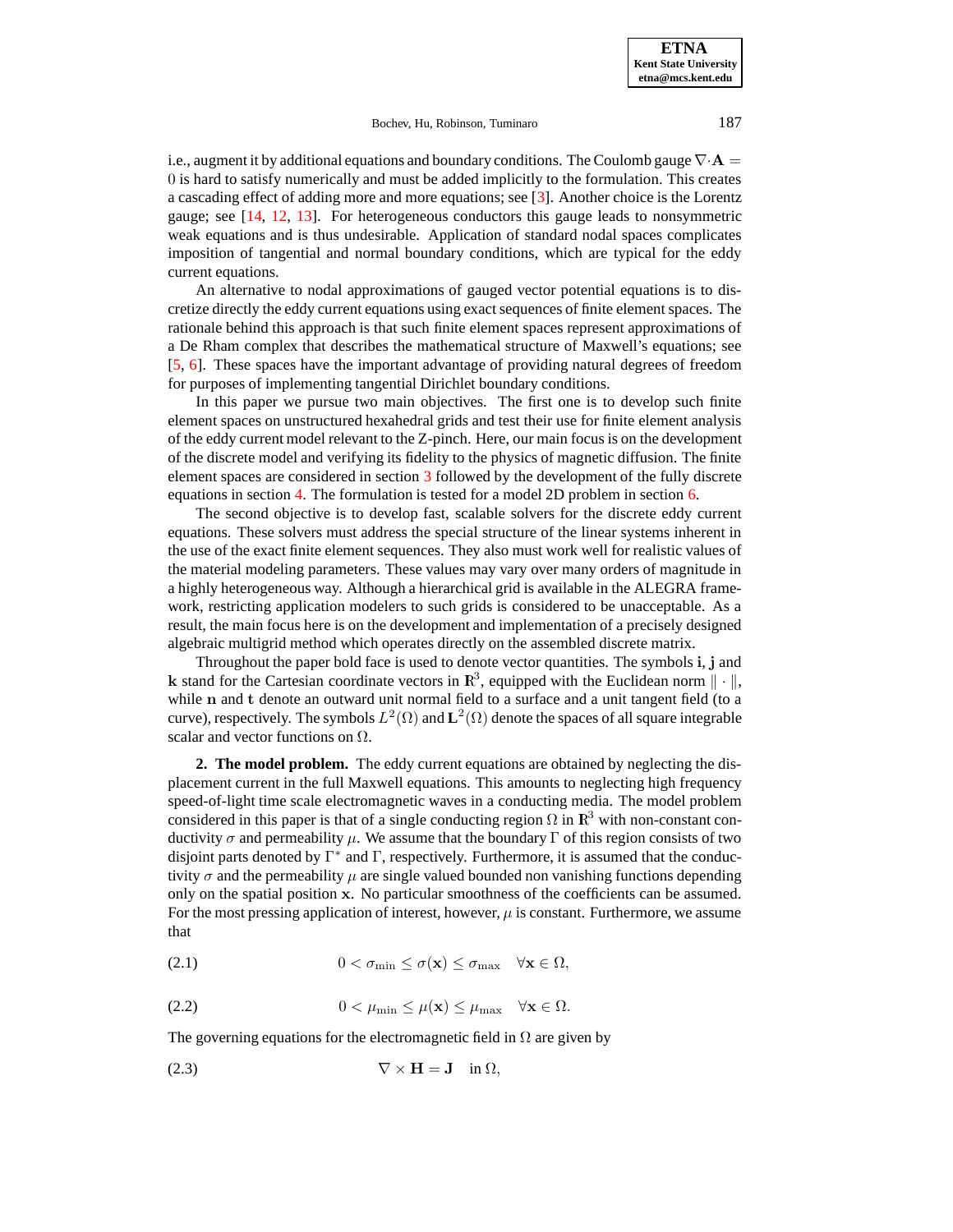(2.4) 
$$
\nabla \times \mathbf{E} = -\frac{\partial \mathbf{B}}{\partial t} \quad \text{in } \Omega,
$$

$$
\nabla \cdot \mathbf{B} = 0 \quad \text{in } \Omega,
$$

$$
\nabla \cdot \mathbf{J} = 0 \quad \text{in } \Omega,
$$

where  $H$  is the magnetic field,  $J$  is the current density,  $E$  is the electric field, and  $B$  is the magnetic flux density. Initial values of the magnetic flux density B are required to satisfy [\(2.5\)](#page-1-0). These fields are connected by the constitutive relations

<span id="page-2-1"></span>
$$
B = \mu H,
$$

$$
J = \sigma E.
$$

Eq.  $(2.3)$  is Ampere's theorem and  $(2.4)$  is Faraday's law, while  $(2.8)$  is Ohm's law. System [\(2.3\)](#page-1-0)-[\(2.6\)](#page-1-0) must be closed by choosing appropriate boundary conditions. Here we consider *Type I* conditions

<span id="page-2-2"></span>(2.9) 
$$
\mathbf{n} \times \mathbf{E} = \mathbf{n} \times \mathbf{E}_{\text{b}} \quad \text{and} \quad \mathbf{n} \cdot \mathbf{B} = \mathbf{n} \cdot \mathbf{B}_{\text{b}} \quad \text{on } \Gamma^*
$$

<span id="page-2-3"></span>and *Type II* conditions

(2.10) 
$$
\mathbf{n} \times \mathbf{H} = \mathbf{n} \times \mathbf{H}_{\mathrm{b}} \quad \text{and} \quad \mathbf{n} \cdot \mathbf{J} = \mathbf{n} \cdot \mathbf{J}_{\mathrm{b}} \quad \text{on } \Gamma.
$$

To deliver robust, 3D fully integrated Z-pinch calculations, finite element simulations of the eddy current equations  $(2.3)-(2.6)$  $(2.3)-(2.6)$  $(2.3)-(2.6)$ ,  $(2.7)-(2.8)$  $(2.7)-(2.8)$  $(2.7)-(2.8)$  and  $(2.9)-(2.10)$  $(2.9)-(2.10)$  $(2.9)-(2.10)$  must meet certain requirements.  $\chi$  From the modeling point of view, the main requirement is to obtain high fidelity simulation of the magnetic field diffusion in highly heterogeneous media. This fidelity must be maintained both at the ideal MHD limit  $\sigma \to \infty$ , as well as at the highly diffusive limit  $\sigma \to 0$ . Furthermore, it is desirable to advance the magnetic flux density in a manner which maintains  $\nabla \cdot \mathbf{B} = 0$  at all time steps. From the computational point of view, the demand is on scalability of the solvers of the discrete linear system for realistic values of the modeling parameters. Scalability implies approximately linear work in the number of unknowns to find a high quality solution to the discrete linear eddy current system. Scalability will be discussed in §[5](#page-10-0) and §[6.2.](#page-19-0)

<span id="page-2-0"></span>**3. Approximation of De Rham's complex on hexahedra.** In this section we develop exact sequences of finite element spaces on unstructured hexahedral and quadrilateral grids. This choice is dictated by the ALEGRA computing framework, which supports ALE hydrodynamics on arbitrary quadrilaterial and hexahedral grids [\[19\]](#page-23-1). An intuitive method for developing edge and face elements on arbitrary hexahedra (isoparametric bricks) was first given by van Welij [\[28\]](#page-24-1). The van Welij elements are defined directly in the computational domain using the coordinate functions of the inverse mapping between a reference and computational elements. Here we develop a general approach that follows this idea and includes the edge elements of van Welij as a special case. For parallelepipeds or parallelograms, these finite elements also include the well-known spaces of Nedelec, Brezzi, Douglas, Fortin and Marini, among others; see [\[10\]](#page-23-9), [\[15\]](#page-23-10), [\[17\]](#page-23-11) and [\[18\]](#page-23-12). However, for general hexahedral grids the elements used here are quite different because they do not form an affine family of finite element spaces  $([8, p.72])$  $([8, p.72])$  $([8, p.72])$ . We also show how to obtain proper restrictions of these spaces in two dimensions and discuss specifics of the exactness relation in  $\mathbb{R}^2$ .

The notions of exactness and the De Rham complex are closely related to the mathematical structure of Maxwell's equations. The domains of the differential operators gradient, curl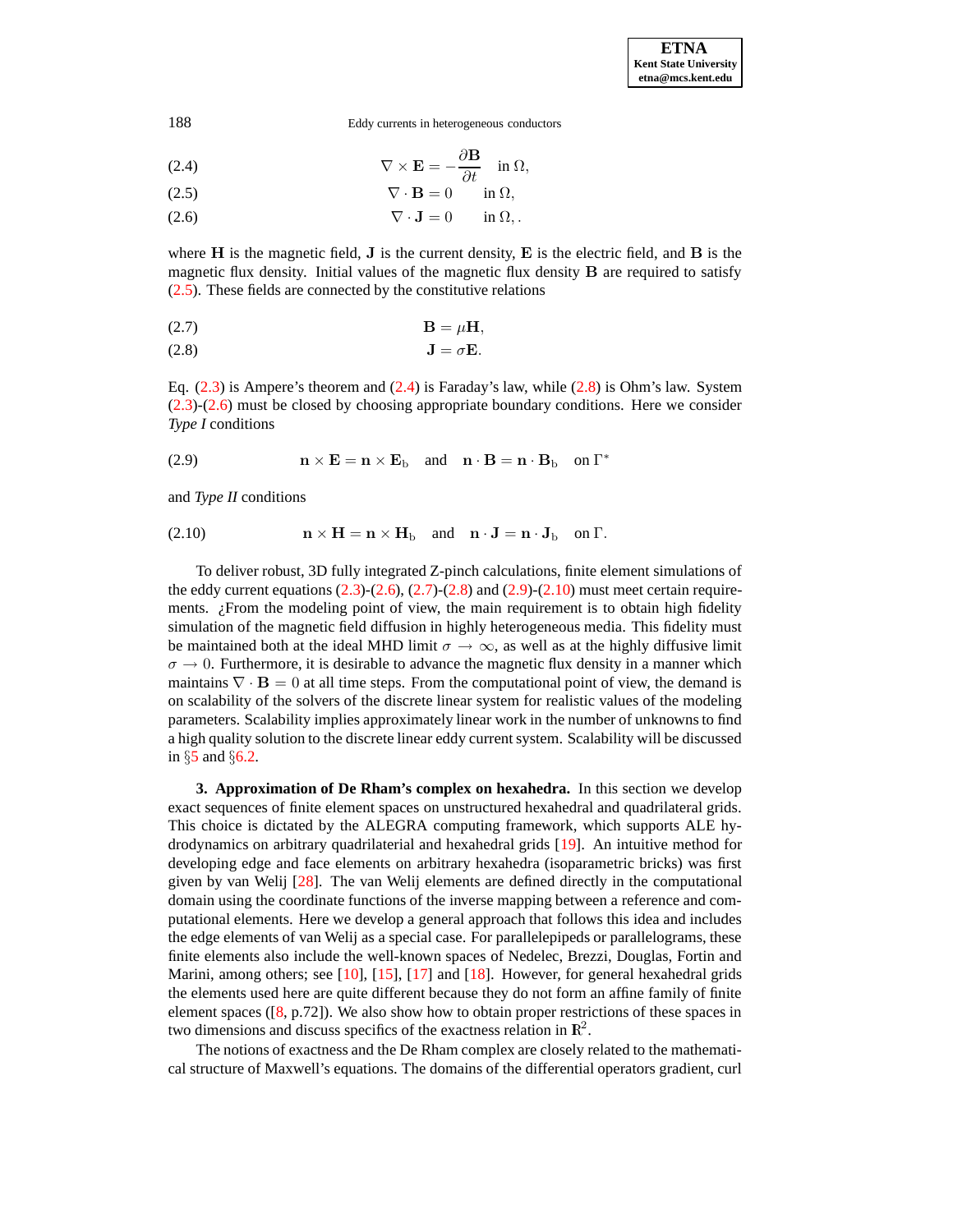and divergence, relative to  $\Gamma$  are

(3.1) 
$$
H_0(\Omega, \text{grad}) = \{ \phi \in H(\Omega, \text{grad}) | \phi = 0 \text{ on } \Gamma \},
$$

(3.2) 
$$
H_0(\Omega,\mathbf{curl})=\{\mathbf{u}\in H(\Omega,\mathbf{curl})|\mathbf{u}\times\mathbf{n}=0\quad\text{on }\Gamma\},
$$

(3.3) 
$$
H_0(\Omega, \text{div}) = \{ \mathbf{u} \in H(\Omega, \text{div}) | \mathbf{u} \cdot \mathbf{n} = 0 \text{ on } \Gamma \},
$$

where

(3.4) 
$$
H(\Omega, \text{grad}) = \{ \phi \in L^2(\Omega) | \nabla \phi \in L^2(\Omega) \},
$$

(3.5) 
$$
H(\Omega, \text{curl}) = \{ \mathbf{u} \in \mathbf{L}^2(\Omega) | \nabla \times \mathbf{u} \in \mathbf{L}^2(\Omega) \},
$$

(3.6)  $H(\Omega, \text{div}) = {\mathbf{u} \in {\mathbf{L}}^2(\Omega) | \nabla \cdot \mathbf{u} \in L^2(\Omega)}$ .

The four spaces  $H_0(\Omega, \text{grad})$ ,  $H_0(\Omega, \text{curl})$ ,  $H_0(\Omega, \text{div})$ ,  $L^2(\Omega)$  and the three operators  $\nabla$ , ∇× and ∇· form a *De Rham complex relative to* Γ.

The dual complex can be introduced by using the adjoint differential operators  $\nabla^*$ ,  $(\nabla \times)^*$  and  $(\nabla \cdot)^*$ . A fundamental property of the De Rham complex is the exactness of the sequence

(3.7) 
$$
H(\Omega, \text{grad}) \xrightarrow{\nabla} H(\Omega, \text{curl}) \xrightarrow{\nabla \times} H(\Omega, \text{div}) \xrightarrow{\nabla} L^2(\Omega).
$$

Exactness means that each differential operator maps the space to its left into the kernel of the next differential operator. The i mportance of this property stems from the fact that Maxwell's equations can be described in terms of a *Tonti* diagram built upon this complex; see [\[6\]](#page-23-8):

<span id="page-3-0"></span>

|       |                             | Ampere      |                                          | Faraday  |                             |
|-------|-----------------------------|-------------|------------------------------------------|----------|-----------------------------|
|       | $H_0(\Omega,\text{grad})$   | $\psi$      |                                          | $\theta$ | $L_0^2(\Omega)$             |
|       | $\nabla$                    |             |                                          | ⇑        | $\nabla \cdot$              |
| (3.8) | $H_0(\Omega,\mathbf{curl})$ | Н           | $\Rightarrow \mu H = B \Rightarrow$      | B        | $H_0^*(\Omega, \text{div})$ |
|       | $\nabla \times$             | ⇓           |                                          | ⇑        | $\nabla \times$             |
|       | $H_0(\Omega, \text{div})$   | $\mathbf J$ | $\Leftarrow$ J = $\sigma$ E $\Leftarrow$ | E        | $H_0^*(\Omega, {\bf curl})$ |
|       | $\nabla$ .                  | ⇓           |                                          |          | ▽                           |
|       | $L_0^2(\Omega)$             | $\theta$    |                                          | Φ        | $H_0^*(\Omega,\text{grad})$ |

Suppose now that  $\mathcal{W}^i$ ,  $i=0,\ldots,3,$  are finite element subspaces of  $H_0(\Omega,\mathrm{grad}),$   $H_0(\Omega,\mathbf{curl}\,),$  $H_0(\Omega, \text{div})$ , and  $L^2(\Omega)$  defined with respect to some triangulation  $\mathcal{T}_h$  of  $\Omega$  into finite elements. Furthermore, suppose that the  $\mathcal{W}^i$  form an exact sequence, i.e., they approximate not only the individual spaces but the De Rham complex as a whole. Then, a discretization of Maxwell's equations can be obtained by substituting the De Rham complex in  $(3.8)$  by the exact sequence  $W^i$ ; see [\[7\]](#page-23-14), [\[5\]](#page-23-7). This approach will be pursued in section [4.](#page-8-0)

**3.1. Exact sequence on a generalized hexahedral.** Consider  $\mathbb{R}^3$  endowed with a physical coordinate frame  $(x_1, x_2, x_3) \equiv \mathbf{x}$  and a parameter (or reference) frame  $(\xi_1, \xi_2, \xi_3) \equiv \boldsymbol{\xi}$ . In what follows the indices  $\alpha$ ,  $\beta$  and  $\gamma$  take the values  $\pm 1$  and the indices  $i, j, k$  form an even permutation of the numbers 1, 2, 3. Let  $\hat{K}$  denote the open cube  $(-1, 1)^3$  in the reference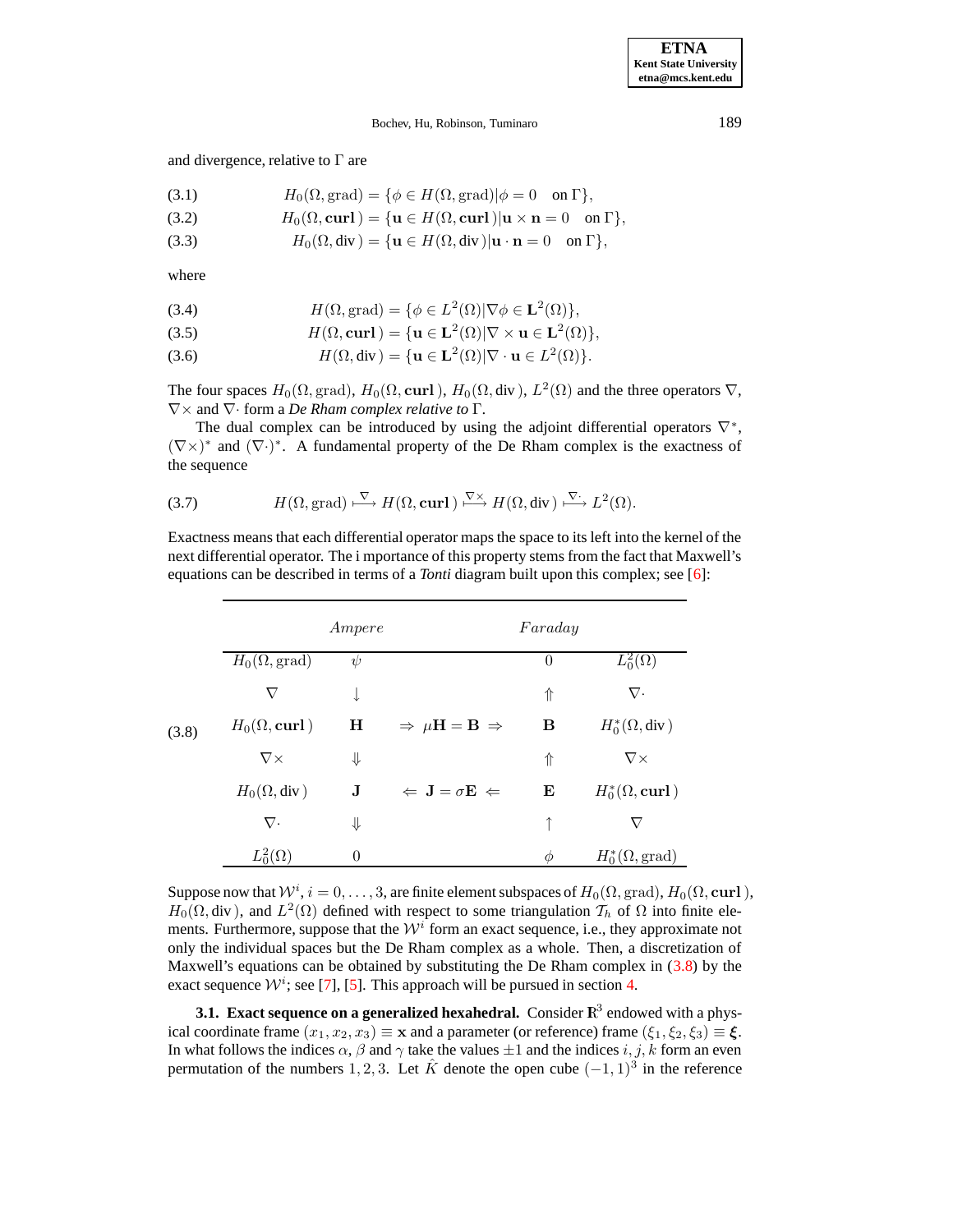space and let K denote its image under a smooth deformation  $F : \hat{\mathbb{R}}^3 \mapsto \mathbb{R}^3$  of  $\mathbb{R}^3$ . We refer to K as *generalized* hexahedral. Construction of an exact sequence on K will be carried for general  $F$  assuming only that

- $F = (F_1, F_2, F_3)$  is invertible when restricted to  $\hat{K}$ ,
- $G = (G_1, G_2, G_3) = F^{-1}$  is such that  $G(K) = \hat{K}$ .

Restriction of  $F$  to a particular class of mappings will further specialize the exact sequence to a desired class of hexahedral grids. Since here we will be ultimately concerned with trilinear mappings F, for simplicity we only consider unisolvency sets consisting of the vertices, edges, and faces

$$
\boldsymbol{\xi}^{\alpha\beta\gamma} = \{\xi_i = \alpha, \ \xi_j = \beta, \ \xi_k = \gamma\},
$$
  

$$
\boldsymbol{\xi}_{ij}^{\alpha\beta} = \{\xi_i = \alpha, \ \xi_j = \beta, \ -1 \le \xi_k \le 1\},
$$
  

$$
\boldsymbol{\xi}_i^{\alpha} = \{\xi_i = \alpha, \ -1 \le \xi_j, \xi_k \le 1\}
$$

and the hexahedral  $K = {\mathbf{x} | \mathbf{x} = F(\boldsymbol{\xi}); \boldsymbol{\xi} \in \hat{K}}$  itself<sup>[1](#page-4-0)</sup>. Restriction of F to the sets above induces "vertices", "edges", and "faces" on K according to

$$
\mathbf{x}^{\alpha\beta\gamma} = F(\boldsymbol{\xi}^{\alpha\beta\gamma}), \quad \mathbf{x}_{ij}^{\alpha\beta} = F(\boldsymbol{\xi}_{ij}^{\alpha\beta}), \quad \text{and} \quad \mathbf{x}_i^{\alpha} = F(\boldsymbol{\xi}_i^{\alpha}),
$$

respectively. Note that

<span id="page-4-1"></span>
$$
\mathbf{x}_i^{\alpha} \cap \mathbf{x}_j^{\beta} = \mathbf{x}_{ij}^{\alpha\beta} \text{ and } \mathbf{x}_i^{\alpha} \cap \mathbf{x}_j^{\beta} \cap \mathbf{x}_k^{\gamma} = \mathbf{x}^{\alpha\beta\gamma}.
$$

Next consider the Jacobians  $J_F = (V_1, V_2, V_3)$  and  $J_G = (\nabla G_1, \nabla G_2, \nabla G_3)^T$ , where  $V_i =$  $(\partial F_1/\partial \xi_i,\ldots,\partial F_3/\partial \xi_i)^T$ . Clearly, det  $J_F = V_i \cdot (V_j \times V_k)$  and det  $J_G = \nabla G_i \cdot (\nabla G_j \times$  $\nabla G_k$ ). ¿From the identity  $(F \circ G)(\mathbf{x}) = \mathbf{x}$  it follows that  $J_F J_G = J_G J_F = I$ . This relation means that

$$
(3.9) \t\t V_i \cdot \nabla G_j = \delta_{ij},
$$

i.e., the columns  $V_i$  of  $J_F$  and the rows  $\nabla G_j^T$  of  $J_G$  are bi-orthogonal. Solving [\(3.9\)](#page-4-1) for  $V_i$ and  $\nabla G_j$  gives

<span id="page-4-3"></span>(3.10) 
$$
V_i = (\nabla G_j \times \nabla G_k) \det J_F \text{ and } \nabla G_i = (V_j \times V_k) \det J_G
$$

The unit normal to a face  $x_i^{\alpha}$  and the unit tangent to an edge  $x_{ij}^{\alpha\beta}$  are given by

<span id="page-4-2"></span>(3.11) 
$$
\mathbf{n} = \frac{\nabla G_i}{\|\nabla G_i\|} \quad \text{and} \quad \mathbf{t} = \frac{(\nabla G_i \times \nabla G_j)}{\|\nabla G_i \times \nabla G_j\|}
$$

respectively. Changing variables in  $(3.11)$  and using  $(3.10)$  shows that the corresponding vector fields on  $\tilde{K}$  are

(3.12) 
$$
(\mathbf{n} \circ F) = \frac{V_j \times V_k}{\|(V_j \times V_k)\|} \quad \text{and} \quad (\mathbf{t} \circ F) = \frac{V_k}{\|V_k\|},
$$

<span id="page-4-0"></span><sup>&</sup>lt;sup>1</sup>A unisolvency set for a given class of functions is a collection of data and data location pairs that defines a unique function out of the class. For instance, the unisolvency set for linear polynomials in one dimension consists of two distinct points with two prescribed values. For higher order polynomials and/or higher space dimensions these sets have to be expanded by including more nodes, edges and surfaces to the unisolvency sets.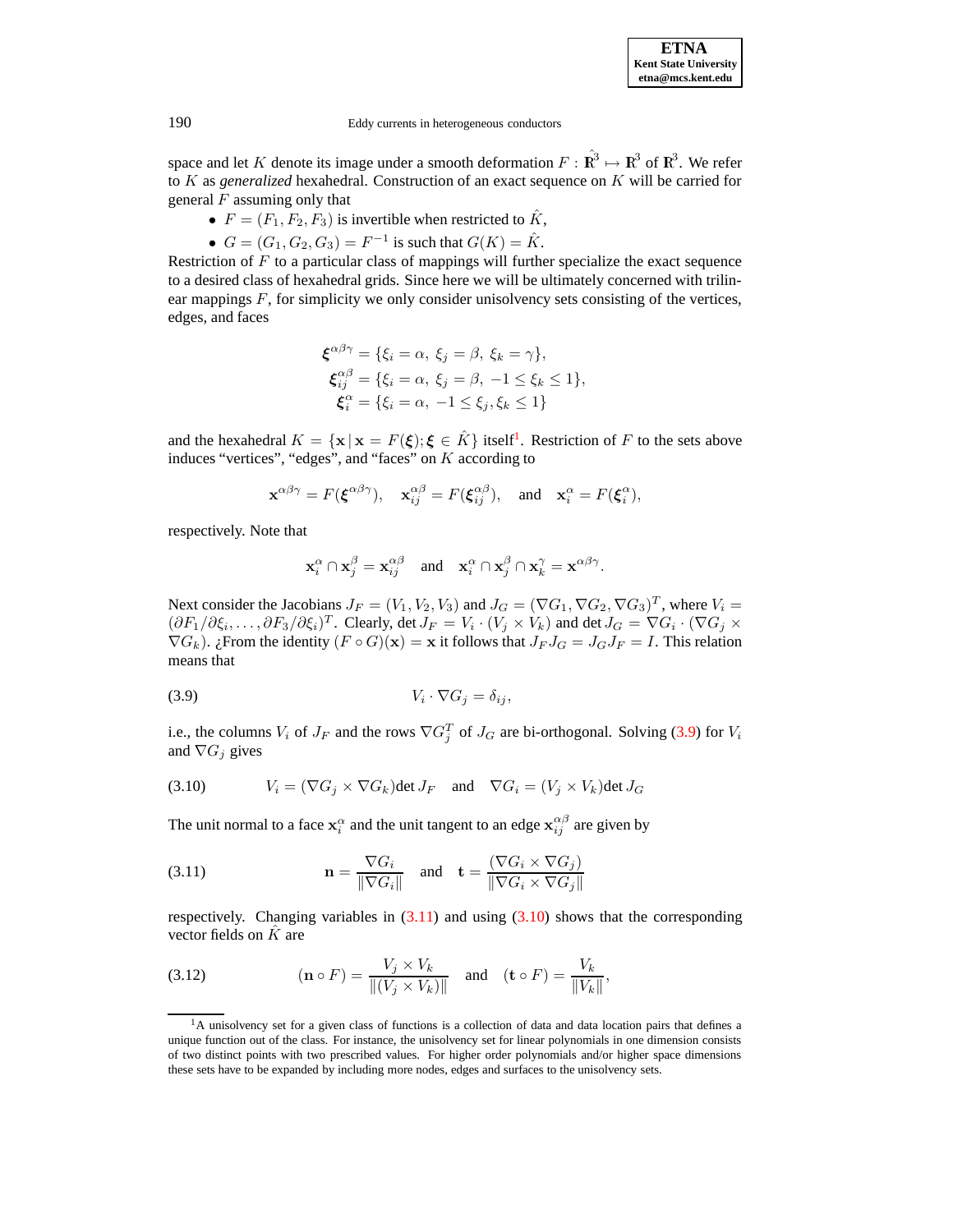.

.

.

### Bochev, Hu, Robinson, Tuminaro 191

respectively. Let  $\phi_i^{\alpha}(\mathbf{x}) = \frac{1}{2}(1 + \alpha G_i(\mathbf{x}))$ . We consider four sets of functions defined on K as follows:

<span id="page-5-0"></span>(3.13) 
$$
W_{ijk}^{\alpha\beta\gamma} = \phi_i^{\alpha} \phi_j^{\beta} \phi_j^{\gamma},
$$

(3.14) 
$$
W_{ij}^{\alpha\beta} = \phi_i^{\alpha} \phi_j^{\beta} \nabla \phi_k^{\gamma},
$$

(3.15) 
$$
W_i^{\alpha} = \phi_i^{\alpha} (\nabla \phi_j^{\beta} \times \nabla \phi_k^{\gamma}),
$$

(3.16) 
$$
W = \nabla \phi_i^{\alpha} \cdot (\nabla \phi_j^{\beta} \times \nabla \phi_k^{\gamma}).
$$

These sets span four spaces denoted by  $W^0(K)$ ,  $W^1(K)$ ,  $W^2(K)$  and  $W^3(K)$ , respectively. Fundamental properties of  $(3.13)$ – $(3.16)$  are associated with the "nodes", "edges", and "faces" of K. The "point" mass of the scalar functions in  $(3.13)$  is

$$
\int_K W_{ijk}^{\alpha\beta\gamma}(\mathbf{x})\cdot \delta(\mathbf{x}^{\kappa\mu\nu})d\mathbf{x} = \begin{cases} 1, & \text{if } \mathbf{x}^{\kappa\mu\nu} = \mathbf{x}^{\alpha\beta\gamma}, \\ 0, & \text{at all other nodes}, \end{cases}
$$

Thus,  $W^0(K)$  is "nodal" space with basis  $\{W_{ijk}^{\alpha\beta\gamma}\}\$ . Circulations of the vector fields in [\(3.14\)](#page-5-0) are

$$
\int_{\mathbf{x}_{st}^{\kappa\mu}} W_{ij}^{\alpha\beta}(\mathbf{x}) \cdot \mathbf{t}dl = \begin{cases} 1, & \text{if } \mathbf{x}_{st}^{\kappa\mu} = \mathbf{x}_{ij}^{\alpha\beta}, \\ 0, & \text{along all other edges}, \end{cases}
$$

so we call  $W_{ij}^{\alpha\beta}$  "edge" basis and  $W^1(K)$  edge space. The vector fields in [\(3.15\)](#page-5-0) have similar property with respect to their fluxes across the faces of  $K$ :

$$
\int_{\mathbf{x}_s^{\kappa}} W_i^{\alpha}(\mathbf{x}) \cdot \mathbf{n} dS = \begin{cases} 1, & \text{if } \mathbf{x}_s^{\kappa} = \mathbf{x}_i^{\alpha}, \\ 0, & \text{all other faces.} \end{cases}
$$

Thus,  $W_i^{\alpha}$  is "face" basis and  $W^2(K)$  is a face space. Lastly,

$$
\int_{K} W(\mathbf{x}) d\mathbf{x} = 1,
$$

so W is a "volume" basis and  $W^3(K)$  a volume space. Degrees of freedom (DOF) for  $W<sup>0</sup>(K)$  are "point masses", or simply the nodal values of a scalar function. DOFs for  $W<sup>1</sup>(K)$ are circulations of a vector field along the edges of K, DOF's for  $W^2(K)$  are fluxes across the faces, and the DOF for  $W^3(K)$  is the total mass of K for a given scalar density function.

<span id="page-5-1"></span>To show that  $\mathcal{W}^i(K)$  form an exact sequence on K, recall that

$$
\nabla \times (u\mathbf{V}) = u\nabla \times \mathbf{V} + \nabla u \times \mathbf{V},
$$

(3.18) 
$$
\nabla \cdot (u\mathbf{V}) = \nabla u \cdot \mathbf{V} + u \nabla \cdot \mathbf{V},
$$

$$
\nabla \cdot (\nabla f \times \nabla g) = 0
$$

for smooth vectors fields U, V and scalar function u. Using the chain rule,  $(3.17)$ – $(3.19)$  and the definitions of  $W_{ijk}^{\alpha\beta\gamma}$ ,  $W_{ij}^{\alpha\beta}$ ,  $W_i^{\alpha}$  and W gives

<span id="page-5-2"></span>
$$
\nabla W_{ijk}^{\alpha\beta\gamma} = \sigma_{ij} W_{ij}^{\alpha\beta} + \sigma_{jk} W_{jk}^{\beta\gamma} + \sigma_{ki} W_{ki}^{\gamma\alpha},
$$
  
\n
$$
\nabla \times W_{ij}^{\alpha\beta} = \sigma_i W_i^{\alpha} + \sigma_j W_j^{\beta},
$$
  
\n
$$
\nabla \cdot W_i^{\alpha} = \sigma W,
$$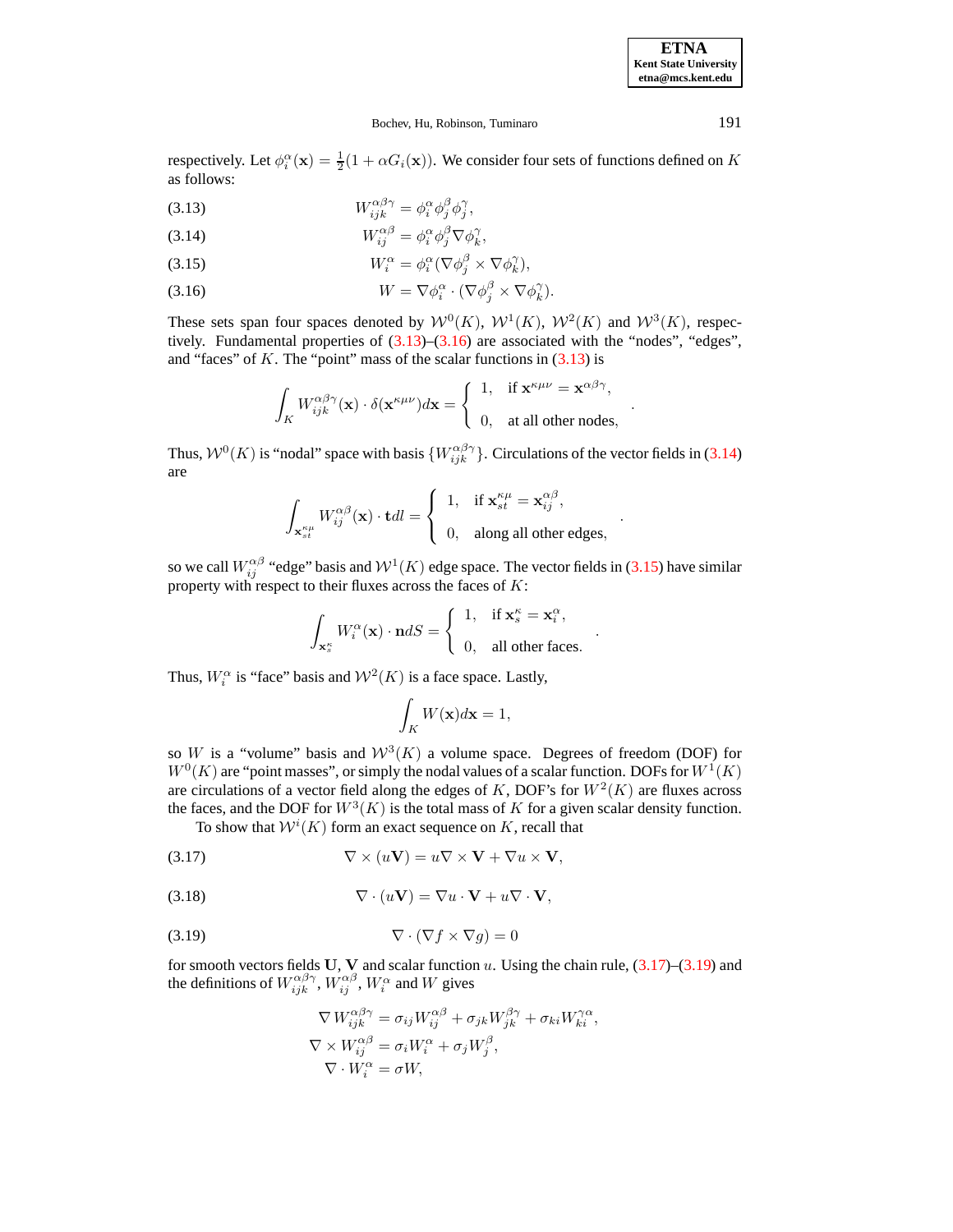where  $\sigma_{ij}$ ,  $\sigma_i$  and  $\sigma$  take the values  $\pm 1$ . It follows that  $W^i(K)$  is exact sequence, i.e.,

$$
(3.20) \t\t W0(K) \t \xrightarrow{\nabla} \t\t W1(K) \t \xrightarrow{\nabla \times} \t\t W2(K) \t \xrightarrow{\nabla \cdot} \t\t W3(K).
$$

Using  $(3.10)$  in  $(3.13)-(3.16)$  $(3.13)-(3.16)$  $(3.13)-(3.16)$  yields explicit formulae for the basis functions on  $\hat{K}$ :

$$
\hat{W}_{ijk}^{\alpha\beta\gamma} = \frac{1}{8}(1 + \alpha \xi_i)(1 + \beta \xi_j)(1 + \gamma \xi_k),
$$
  

$$
\hat{W}_{ij}^{\alpha\beta} = \frac{1}{8 \det J_F}(1 + \alpha \xi_i)(1 + \beta \xi_j)(V_i \times V_j),
$$
  

$$
\hat{W}_i^{\alpha} = \frac{1}{8 \det J_F}(1 + \alpha \xi_i)V_i,
$$
  

$$
\hat{W} = \frac{1}{8 \det J_F}.
$$

**3.2. Exact sequence on hexahedral grids.** For the magnetic diffusion application, we are mainly interested in standard isoparametric hexahedral grids. Such grids consist of convex, nondegenerate hexahedrals K with vertices  $\mathbf{x}^{\alpha\beta\gamma}$ ,  $\alpha, \beta, \gamma = \pm 1$ . In this case

<span id="page-6-0"></span>(3.21) 
$$
F_K(\boldsymbol{\xi}) = \sum_{\alpha\beta\gamma=\pm 1} \mathbf{x}^{\alpha\beta\gamma} \hat{W}_{ijk}^{\alpha\beta\gamma}(\boldsymbol{\xi})
$$

is the unique mapping between  $\hat{K}$  and a given element K. Note that  $F_K$  is a linear combination of the nodal basis functions  $\hat{W}_{ijk}^{\alpha\beta\gamma}(\xi)$  on the reference element. Therefore,  $F_K$  is an incomplete cubic polynomial (a trilinear function), whose restrictions to the faces and the edges are bilinear and linear polynomials, respectively.

Let  $N$ ,  $\overrightarrow{\mathcal{E}}$ ,  $\overrightarrow{\mathcal{F}}$  and  $\mathcal K$  denote the sets of all nodes, oriented edges and faces, and hexahedrals in the grid. Furthermore, for  $K \in \mathcal{K}$ , let  $\mathcal{W}^l(K)$  denote the exact sequence induced by the mapping [\(3.21\)](#page-6-0) on this element. To form an exact sequence  $W^l(\Omega)$  on the hexahedral grid, we introduce four sets of functions parametrized by  $\overrightarrow{\mathcal{N}}, \overrightarrow{\mathcal{E}}, \overrightarrow{\mathcal{F}}$  and  $\overrightarrow{\mathcal{K}}$ , and such that

$$
\int_{\Omega} W_{\mathcal{N}_i}(\mathbf{x}) \cdot \delta(\mathcal{N}_j) d\mathbf{x} = \delta_{ij}, \qquad W_{\mathcal{N}_i|_K} \in \mathcal{W}^0(K),
$$
\n
$$
\int_{\overrightarrow{\mathcal{E}}_j} W_{\overrightarrow{\mathcal{E}}_i}(\mathbf{x}) \cdot \mathbf{t} dl = \delta_{ij}, \qquad W_{\overrightarrow{\mathcal{E}}_i|_K} \in \mathcal{W}^1(K),
$$
\n
$$
\int_{\overrightarrow{\mathcal{F}}_j} W_{\overrightarrow{\mathcal{F}}_i}(\mathbf{x}) \cdot \mathbf{n} dS = \delta_{ij}, \qquad W_{\overrightarrow{\mathcal{F}}_i|_K} \in \mathcal{W}^2(K),
$$
\n
$$
\int_{\mathcal{K}_j} W_{\mathcal{K}_i}(\mathbf{x}) d\mathbf{x} = \delta_{ij}, \qquad W_{\mathcal{K}_i|_K} \in \mathcal{W}^3(K),
$$

The sets  $\{W_N\}$ ,  $\{W_{\vec{\xi}}\}$ ,  $\{W_{\vec{\xi}}\}$ , and  $\{W_K\}$  span the spaces  $\mathcal{W}^i(\Omega)$ .

The space  $W^0(\Omega)$  is  $H(\Omega, \text{grad})$  conforming because it contains continuous functions. Definition of  $W_{\vec{\varepsilon}}$  and Eq. [\(3.11\)](#page-4-2) imply that  $W^1(\Omega)$  contains vector fields that are tangentially continuous along the edges in  $\overrightarrow{g}$ . Therefore, this space is  $H(\Omega, \text{curl})$  conforming. Likewise,  $W^2(\Omega)$  contains fields that are normally continuous across the faces  $\vec{\mathcal{F}}$ . This makes  $W^2(\Omega)$  $H(\Omega, \text{div})$  conforming. Clearly,  $\mathcal{W}^3(\Omega) \subset L^2(\Omega)$ . Exactness of this sequence follows easily from the exactness of the element spaces  $W^{i}(K)$ .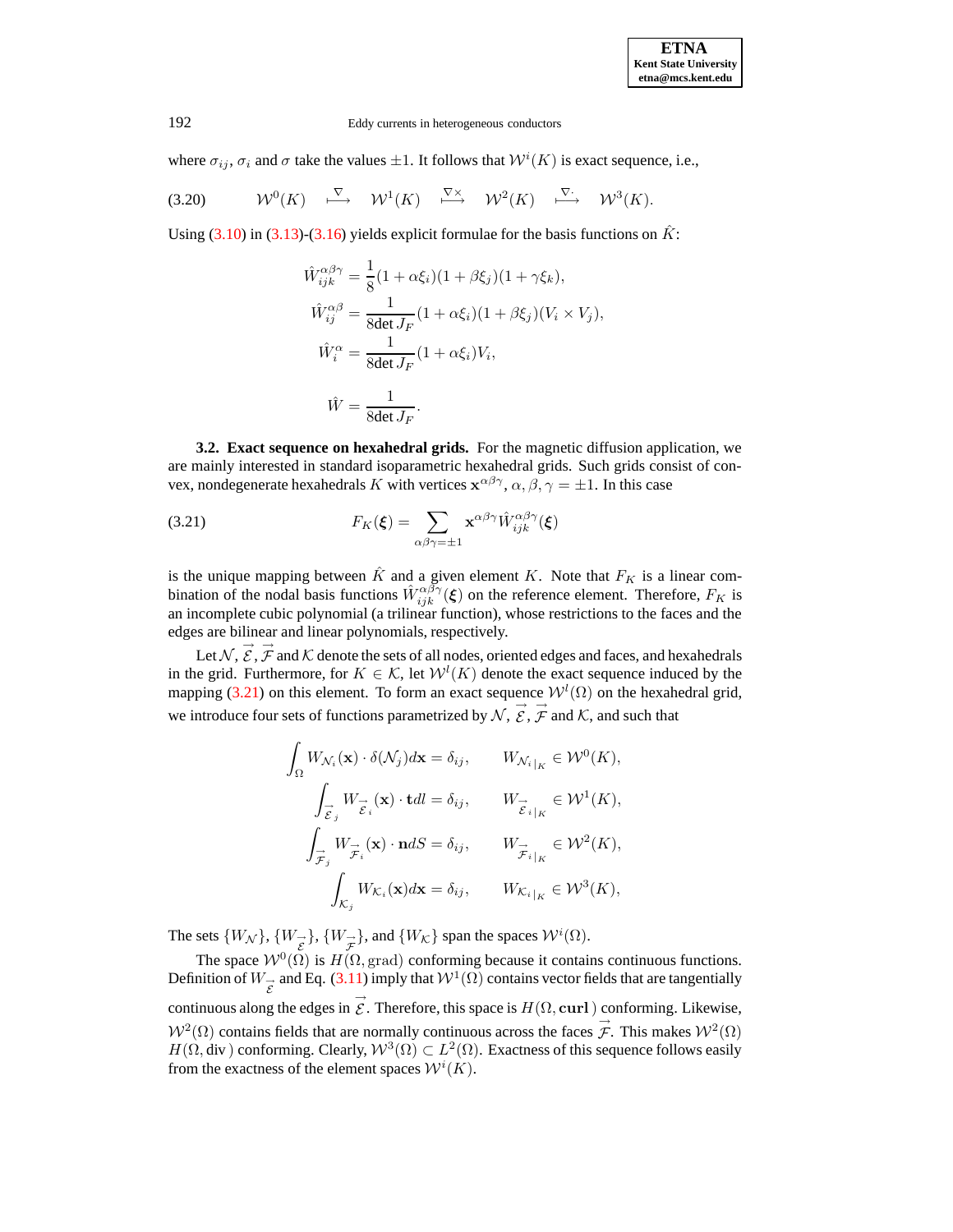**ETNA Kent State University etna@mcs.kent.edu**

# Bochev, Hu, Robinson, Tuminaro 193



<sup>F</sup>IG. 3.1. *Virtual (perpendicular) and parallel edges on* <sup>K</sup>˜ *.*

<span id="page-7-0"></span>**3.3. Exact sequence on quadrilateral grids in 2-D.** It suffices to construct an exact sequence for one generalized quadrilateral. Then, spaces on quadrilateral grids can be formed as in the three-dimensional case.

We consider the open square  $\hat{K} = (-1, 1)^2$  in the reference frame  $\boldsymbol{\xi} = (\xi_1, \xi_2)$  and a smooth mapping  $F : \mathbb{R}^2 \to \mathbb{R}^2$ . Next we imbed K into the *virtual* generalized hexahedral

$$
\tilde{K} = \{ \mathbf{x} \mid (x_1, x_2) \in K, -1 < x_3 < 1 \}.
$$

Let  $\tilde{W}^i$  denote an exact sequence defined on  $\tilde{K}$ . Since the virtual hexahedral is the image of  $(-1, 1)^3$  under the mapping  $\tilde{F} = (F, \xi_3)$ ,

$$
V_3 = \mathbf{k} \quad \text{and} \quad \nabla G_3 = \mathbf{k}.
$$

As a result,  $(3.10)$  specialize to

$$
\nabla G_1 = (V_2 \times \mathbf{k})/\det J_F,
$$
  

$$
\nabla G_2 = (\mathbf{k} \times V_1)/\det J_F.
$$

Inserting these expressions into  $(3.13)$ – $(3.16)$  yields after some manipulation four pairs of basis function sets on K and  $\hat{K}$ :

$$
\begin{array}{rcl}\nW_{ij*}^{\alpha\beta*} & = & \phi_i^{\alpha}\phi_j^{\beta}, & \hat{W}_{ij*}^{\alpha\beta*} & = & \frac{1}{4}(1+\alpha\xi_i)(1+\beta\xi_j), \\
W_{ij}^{\alpha*} & = & \phi_i^{\alpha}\nabla\phi_j^{\beta}, & \hat{W}_{ij}^{\alpha*} & = & \frac{1}{4\det J_F}(1+\alpha\xi_i)(V_j \times \mathbf{k}), \\
W_i^{\alpha} & = & \phi_i^{\alpha}(\nabla\phi_j^{\beta} \times \mathbf{k}), & \hat{W}_i^{\alpha} & = & \frac{1}{4\det J_F}(1+\alpha\xi_i)V_i, \\
W & = & \nabla\phi_i^{\alpha} \cdot (\nabla\phi_j^{\beta} \times \frac{\mathbf{k}}{2}), & \hat{W} & = & \frac{1}{4\det J_F},\n\end{array}
$$

The two-dimensional complex  $W^{i}(K)$  is defined by taking the spans of each basis set in K. By the chain rule

$$
\nabla W_{ij*}^{\alpha\beta*} = \phi_i^{\alpha} \nabla \phi_j^{\beta} + \phi_j^{\beta} \nabla \phi_i^{\alpha},
$$

which is a sum of  $W<sup>1</sup>(K)$  basis functions, and

$$
\nabla \cdot W_i^{\alpha} = \phi_i^{\alpha} (\nabla \phi_j^{\beta} \times \mathbf{k})
$$

which is a  $W^3(K)$  function. Therefore  $\nabla W^0(K) \subset W^1(K)$  and  $\nabla \cdot W^2(K) \subset W^3(K)$ . Showing the curl inclusion is somewhat more involved as it splits into two relations. This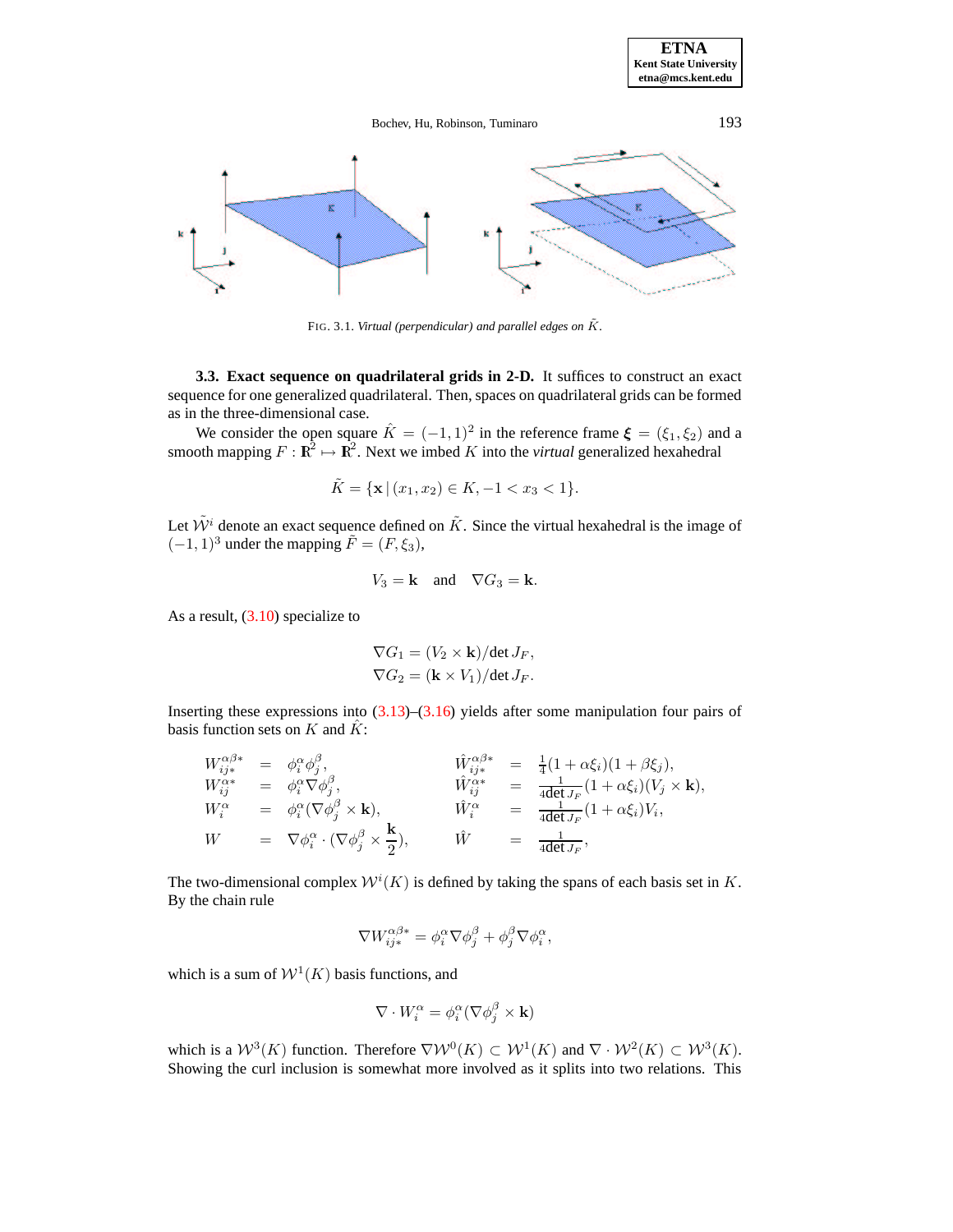corresponds to the two possibilities of restricting curls<sup>[2](#page-8-1)</sup> to a plane. The first way is to apply the curl to vector fields perpendicular to the plane and set

(3.22) 
$$
\nabla \times \phi := \nabla \times (\phi \mathbf{k}) = \nabla \phi \times \mathbf{k} = \phi_y \mathbf{i} - \phi_x \mathbf{j}.
$$

The virtual hehaxedral  $\tilde{K}$  has four vertical edges; see Fig. [3.1.](#page-18-0) The 3D edge basis functions associated with these edges are

$$
W_{ij}^{\alpha\beta}=\phi_{i}^{\alpha}\phi_{j}^{\beta}\frac{\mathbf{k}}{2}=\frac{1}{2}W_{ij\ast}^{\alpha\beta\ast}\mathbf{k}.
$$

Therefore,  $\nabla \times W_{ij}^{\alpha\beta}$  gives the two-dimensional curl of the two-dimensional *nodal* function  $W_{ij}^{\alpha\beta*}$ . On the other hand,

$$
\nabla \times W_{ij}^{\alpha\beta} = \frac{1}{2} \nabla \times \left( W_{ij*}^{\alpha\beta*} \mathbf{k} \right) = \frac{1}{2} \left( \phi_i^{\alpha} \left( \nabla \phi_j^{\beta} \times \mathbf{k} \right) + \phi_j^{\beta} \left( \nabla \phi_i^{\alpha} \times \mathbf{k} \right) \right)
$$
  
=  $\frac{1}{2} (W_i^{\alpha} - W_j^{\beta}),$ 

which establishes the inclusion  $\nabla \times \mathcal{W}^0(K) \subset \mathcal{W}^2(K)$ .

The second way is to restrict the curl to planar vectors. The result is identified with a scalar field according to

(3.23) 
$$
\nabla \times \mathbf{u} := \nabla \times (u_1 \mathbf{i} + u_2 \mathbf{j}) = (u_{2x} - u_{1y})\mathbf{k}.
$$

The virtual hexahedral has two pairs of edges parallel to  $K$ , see Fig. [3.1.](#page-18-0) The 3D edge basis functions for the edges on the top face (where  $\phi_3^+=1$ ) are

$$
W_{i3}^{\alpha+}=\phi_i^\alpha\phi_j^+\nabla\phi_j^\beta=\phi_i^\alpha\nabla\phi_j^\beta=W_{ij}^{\alpha*}.
$$

Therefore,  $\nabla \times W^{\alpha+}_{i3}$  gives the two-dimensional curl of the two-dimensional *edge* basis function  $W_{ij}^{\alpha*}$ . Since

$$
\nabla \times \left[W_{23}^{\alpha+}\right]_{\phi_3^+=1} = \nabla \times \left(\phi_i^{\alpha} \nabla \phi_j^{\beta}\right) = \nabla \phi_i^{\alpha} \times \nabla \phi_j^{\beta}.
$$

this establishes the inclusion  $W^1(K) \subset W^3(K)$ . The two-dimensional exactness structure is summarized in [\(3.24\)](#page-8-2)

<span id="page-8-2"></span>

| (3.24) |                       |  |  | $W^1$ $\stackrel{\nabla}{\longleftarrow}$ $\mathcal{W}^0$ $\stackrel{\nabla \times}{\longmapsto}$ $\mathcal{W}^2$ $\stackrel{\nabla}{\longmapsto}$ $\mathcal{W}^3$ |                 |
|--------|-----------------------|--|--|--------------------------------------------------------------------------------------------------------------------------------------------------------------------|-----------------|
|        | $\big  \mathcal{W}^1$ |  |  |                                                                                                                                                                    | $\mathcal{W}^3$ |

<span id="page-8-0"></span>**4. Transient magnetics solution using the exact sequence.** For the magnetic diffusion application considered here, we are interested in divergence free approximations of the magnetic induction B. To accomplish this H and J are eliminated from the system by  $(2.7)-(2.8)$  $(2.7)-(2.8)$  $(2.7)-(2.8)$ 

<span id="page-8-1"></span> ${}^{2}$ In the literature the operators engendered by the restriction procedure are sometimes denoted by rot and curl, respectively. Here we employ the same symbol for both operators in order to emphasize that they are merely restrictions of the same three-dimensional operator.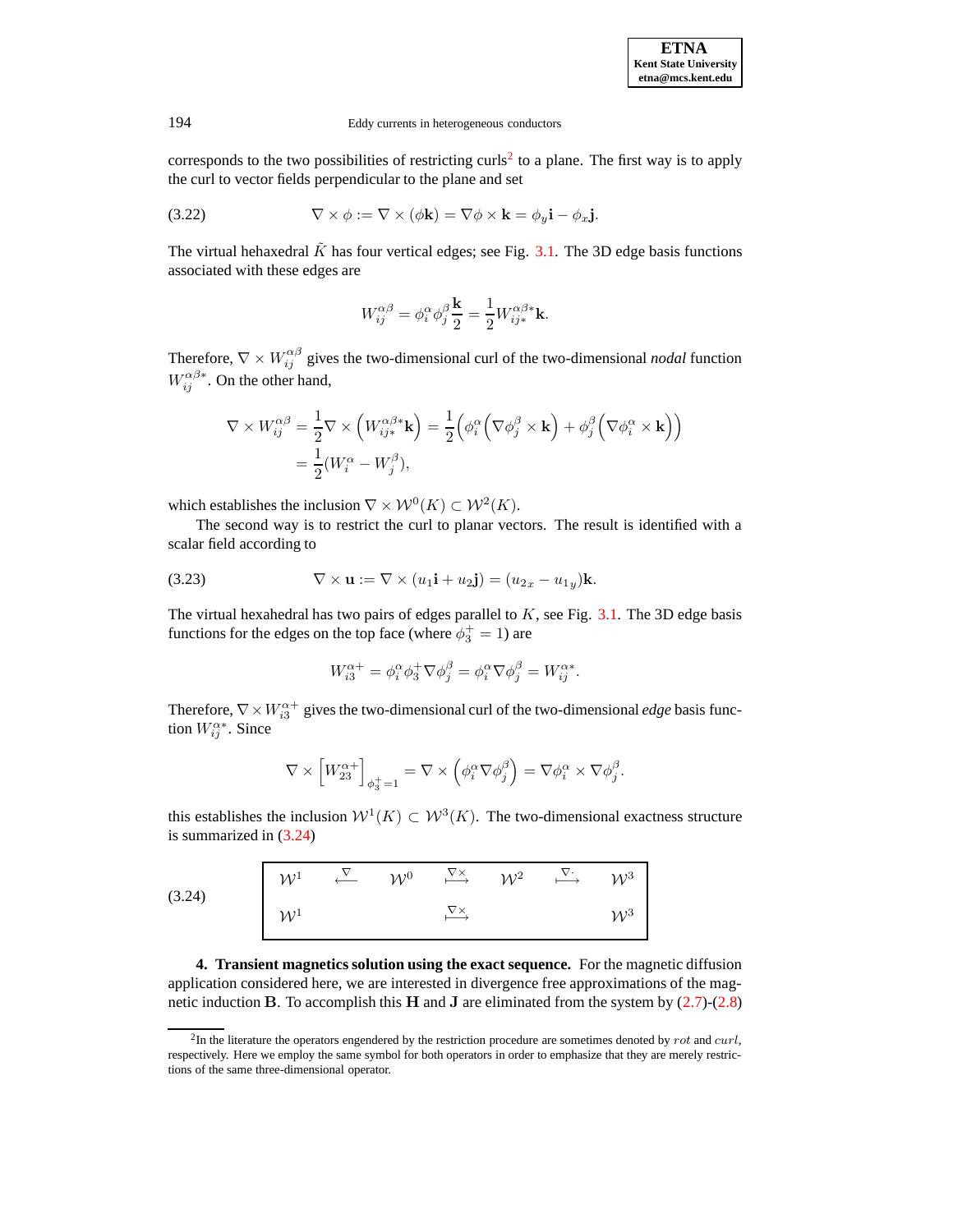<span id="page-9-0"></span>Ampere Faraday  $\mathcal{W}^2$  $\frac{1}{\mu} \mathbf{B}_h$  ${\bf B}_h$  ...  ${\bf B}_h$   ${\cal W}^2$ ∇× . .  $\hat{\mathbb{C}}$  . The  $\mathbb{C}$   $\uparrow$   $\mathbb{C}$   $\mathbb{C}$   $\uparrow$   $\mathbb{C}$   $\uparrow$   $\mathbb{C}$   $\uparrow$   $\mathbb{C}$   $\uparrow$   $\uparrow$   $\mathbb{C}$   $\uparrow$   $\uparrow$   $\uparrow$   $\uparrow$   $\uparrow$   $\uparrow$   $\uparrow$   $\uparrow$   $\uparrow$   $\uparrow$   $\uparrow$   $\uparrow$   $\uparrow$   $\uparrow$   $\uparrow$   $\uparrow$   $\uparrow$   $\up$  $\mathcal{W}^1$   $\sigma \mathbf{E}_h$  ...  $\mathbf{E}_h$   $\mathcal{W}^1$ (4.1)

and the exact sequence  $W^i$  is used on the Faraday side of Tonti's diagram [\(3.8\)](#page-3-0)

The finite element model that corresponds to Diagram [4.1](#page-9-0) is

<span id="page-9-1"></span>(4.2) 
$$
\nabla \times \frac{1}{\mu} \mathbf{B}_h = \sigma \mathbf{E}_h \quad \text{in } \Omega,
$$

(4.3) 
$$
\nabla \times \mathbf{E}_h = -\frac{\partial \mathbf{B}_h}{\partial t} \quad \text{in } \Omega,
$$

where

$$
\mathbf{B}_h = \sum_{\vec{\mathcal{F}}} \Phi_{\vec{\mathcal{F}}}(t) W_{\vec{\mathcal{F}}}, \qquad \mathbf{E}_h = \sum_{\vec{\mathcal{E}}} C_{\vec{\mathcal{E}}}(t) W_{\vec{\mathcal{E}}},
$$

are expansions of  $\mathbf{E}_h$  and  $\mathbf{B}_h$  in terms of edge and face basis functions. The proper boundary conditions for this formulation are

<span id="page-9-2"></span>(4.4) 
$$
\mathbf{n} \times \mathbf{E}_h = \mathbf{n} \times \mathbf{E}_b
$$
 on Type I,  $\mathbf{n} \times \frac{1}{\mu} \mathbf{B}_h = \mathbf{n} \times \mathbf{H}_b$  on Type II.

System [\(4.2\)](#page-9-1)-[\(4.3\)](#page-9-1) and [\(4.4\)](#page-9-2) requires proper interpretation. The discrete Faraday law [\(4.3\)](#page-9-1) holds exactly thanks to the inclusion  $\nabla \times \mathcal{W}^1 \subset \mathcal{W}^2$ . Ampere's theorem [\(4.2\)](#page-9-1) and the boundary condition on Type II segments are, in contrast, interpreted as a weak equation

$$
(4.5)\int_{\Omega}\frac{1}{\mu}\mathbf{B}_h\cdot\nabla\times\hat{\mathbf{E}}_h d\Omega+\int_{\Gamma}(\mathbf{n}\times\mathbf{H}_b)\cdot\hat{\mathbf{E}}_h d\Gamma=\int_{\Omega}\sigma\mathbf{E}_h\cdot\hat{\mathbf{E}}_h d\Omega\qquad\forall\hat{\mathbf{E}}_h\in\mathcal{W}^1,
$$

in which tangential magnetic field appears as natural boundary condition. The fully discrete system is then derived by replacing the time derivative by a finite difference. The ensuing algebraic system for  $\mathbf{E}_{h}^{n+1}$  and  $\mathbf{B}_{h}^{n+1}$  is

<span id="page-9-3"></span>
$$
(4.6) \int_{\Omega} \sigma \mathbf{E}_{h}^{n+1} \cdot \hat{\mathbf{E}}_{h} - \frac{1}{\mu} \mathbf{B}_{h}^{n+1} \cdot \nabla \times \hat{\mathbf{E}}_{h} d\Omega = \int_{\Gamma} (\mathbf{n} \times \mathbf{H}_{b}) \cdot \hat{\mathbf{E}}_{h} d\Gamma \qquad \forall \hat{\mathbf{E}}_{h} \in \mathcal{W}^{1}
$$

$$
(4.7) \qquad -\frac{\mathbf{B}_{h}^{n+1} - \mathbf{B}_{h}^{n}}{\Delta t} = \nabla \times \mathbf{E}_{h}^{n+1}.
$$

The fully discrete equations combine a conventional Galerkin formulation for [\(4.6\)](#page-9-3) with a finite-volume like form of the discrete Faraday's law  $(4.7)$ . However,  $(4.7)$  is not a bona-fide finite volume scheme because it is based on a functional representation of the fields rather than on a discrete set of values. Methods of this kind for exact sequences on tetrahedral grids (Whitney elements) were introduced by Bossavit and Verite in [\[7\]](#page-23-14). They considered a formulation in H and J in which discrete Ampere's theorem is satisfied exactly, while Faraday's law holds weakly.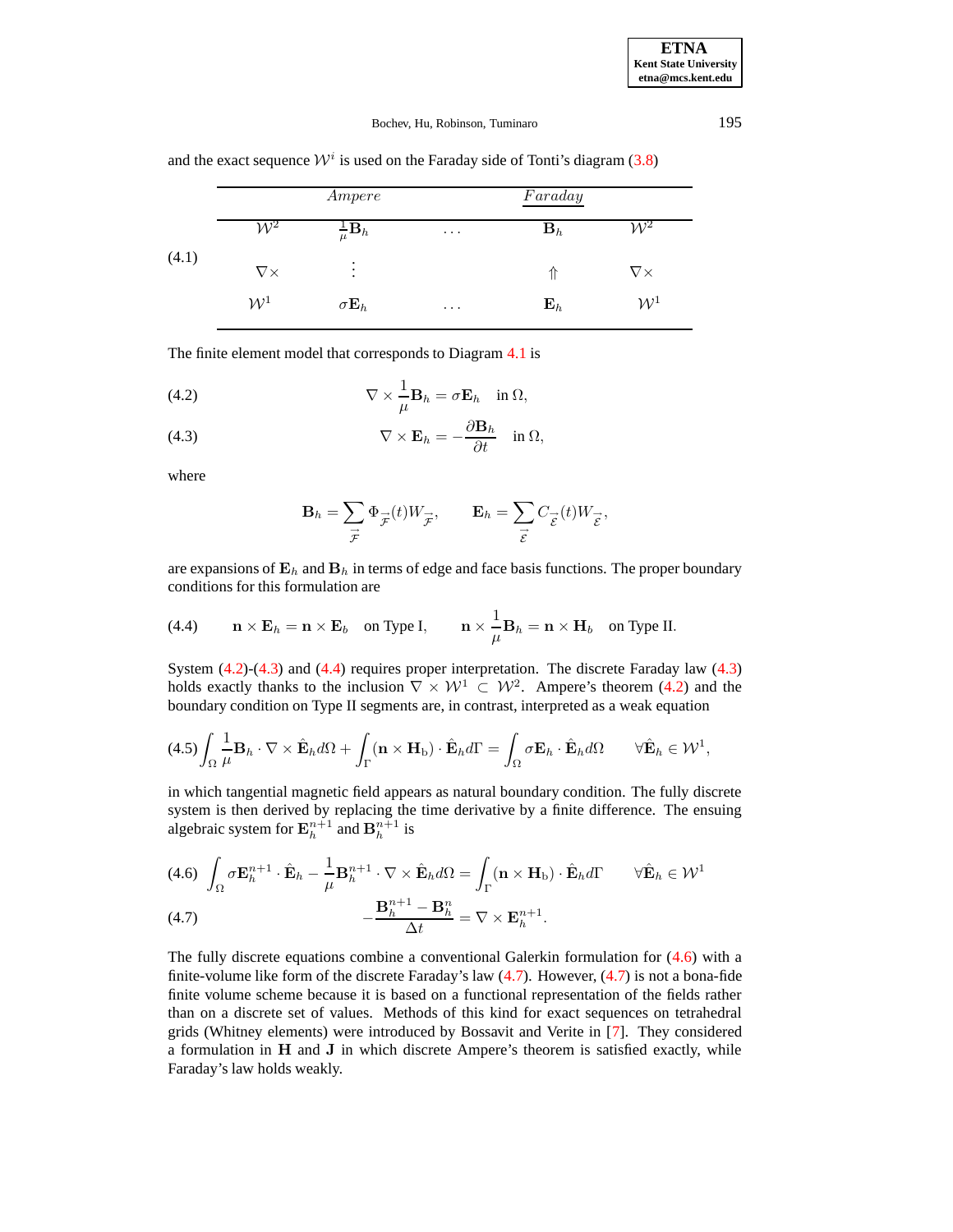To solve [\(4.6\)](#page-9-3)-[\(4.7\)](#page-9-3) we proceed as follows. Because  $\nabla \times \mathbf{E}_{h}^{n+1}$  is in  $\mathcal{W}^2$ , the second equation can be solved exactly for  $\mathbf{B}_{h}^{n+1}$ :

$$
\mathbf{B}_{h}^{n+1} = \mathbf{B}_{h}^{n} - \Delta t \nabla \times \mathbf{E}_{h}^{n+1}.
$$

This expression is substituted into [\(4.6\)](#page-9-3) to obtain an equation in terms of  $\mathbf{E}_{h}^{n+1}$ :

<span id="page-10-1"></span>(4.8) 
$$
\int_{\Omega} \sigma \mathbf{E}_{h}^{n+1} \cdot \hat{\mathbf{E}}_{h} + \frac{\Delta t}{\mu} \Big( \nabla \times \mathbf{E}_{h}^{n+1} \Big) \cdot \Big( \nabla \times \hat{\mathbf{E}}_{h} \Big) d\Omega \n= \int_{\Omega} \frac{1}{\mu} \mathbf{B}_{h}^{n} \cdot \Big( \nabla \times \hat{\mathbf{E}}_{h} \Big) d\Omega + \int_{\Gamma} \Big( \mathbf{n} \times \mathbf{H}_{b} \Big) \cdot \hat{\mathbf{E}}_{h} d\Gamma \qquad \forall \hat{\mathbf{E}}_{h} \in \mathcal{W}^{1}.
$$

This scheme has very attractive computational properties. First, it ensures that the approximate magnetic flux density is divergenceless provided  $\nabla \cdot \mathbf{B}_h^0 = 0$ . This can be accomplished by setting  $B_h^0 = \nabla \times A_h^0$  for some potential  $A_h^0 \in \mathcal{W}^1$ . Second, it allows imposition of Type I and Type II boundary conditions in a simple and efficient manner. For the formulation considered here, tangential  $E$  are essential boundary conditions and tangential  $H$  are natural boundary conditions. Because the degrees of freedom for E are the circulations of the electric field along the edges, the essential boundary condition is trivial to satisfy. For example, setting  $\mathbf{n} \times \mathbf{E} = 0$  on Type I boundaries amounts to setting all coefficients associated with Type I edges to zero. This situation sharply contrasts with the use of nodal elements where tangential and normal boundary conditions pose a difficult problem.

<span id="page-10-0"></span>**5. Fast iterative solvers.** Solution of the discrete linear system [\(4.8\)](#page-10-1) is complicated by the nontrivial discrete kernel corresponding to the curl operator (referred to as  $\ker(curl)$ ) throughout the rest of the paper). When  $\sigma$  is large this curl operator is less important and relaxation alone (i.e. without multigrid) is effective. In regions where  $\sigma$  is small, however, the curl operator dominates and the ker(curl) can cause difficulties for iterative methods. Any efficient preconditioner or solution technique must approximate all scales associated with the operator and so this discrete kernel must be addressed. In this section, we consider the application of a multigrid method to  $(4.8)$  and the proper treatment of ker(curl).

Multigrid methods approximate the partial differential equation (PDE) of interest on a hierarchy of grids and use solution updates from coarse grids to accelerate the convergence on the finest grid. An example multilevel iteration is given in Figure [5.1](#page-18-0) to solve

$$
A_1u=b.
$$

In Figure [5.1,](#page-18-0) the  $S_k()$ 's are approximate solvers corresponding to pre and post smoothing. These are used to reduce high frequency errors. Once smoothed, errors can be approximated well on a coarser grid and so the linear system of equations is projected onto a coarser space via the grid transfer operator  $P_k$ . The coarse grid equations are approximately solved by recursively applying the multigrid idea. The resulting coarse grid solution is then interpolated and used to correct the fine grid solution. The two primary multigrid components are the smoothers,  $S_k()$ 's, and the grid transfers,  $P_k$ 's; see [\[11,](#page-23-15) [23\]](#page-23-16) for more on multigrid methods. Standard multigrid methods fall into two categories: geometric and algebraic. Geometric algorithms use a hierarchy of meshes covering the same physical domain. Usually, the grid transfers correspond to standard interpolation (e.g. linear) between the meshes and the  $\tilde{A}_k$ 's are built by discretizing the PDE on each mesh. In contrast to geometric methods, algebraic methods use only  $A_1$ . Coarse grid meshes are constructed automatically by coarsening the matrix graph associated with  $A_1$  and the  $P_k$ 's are determined algebraically. The primary advantage of algebraic multigrid techniques is that a hierarchy of meshes and coarse grid discretizations need not be supplied.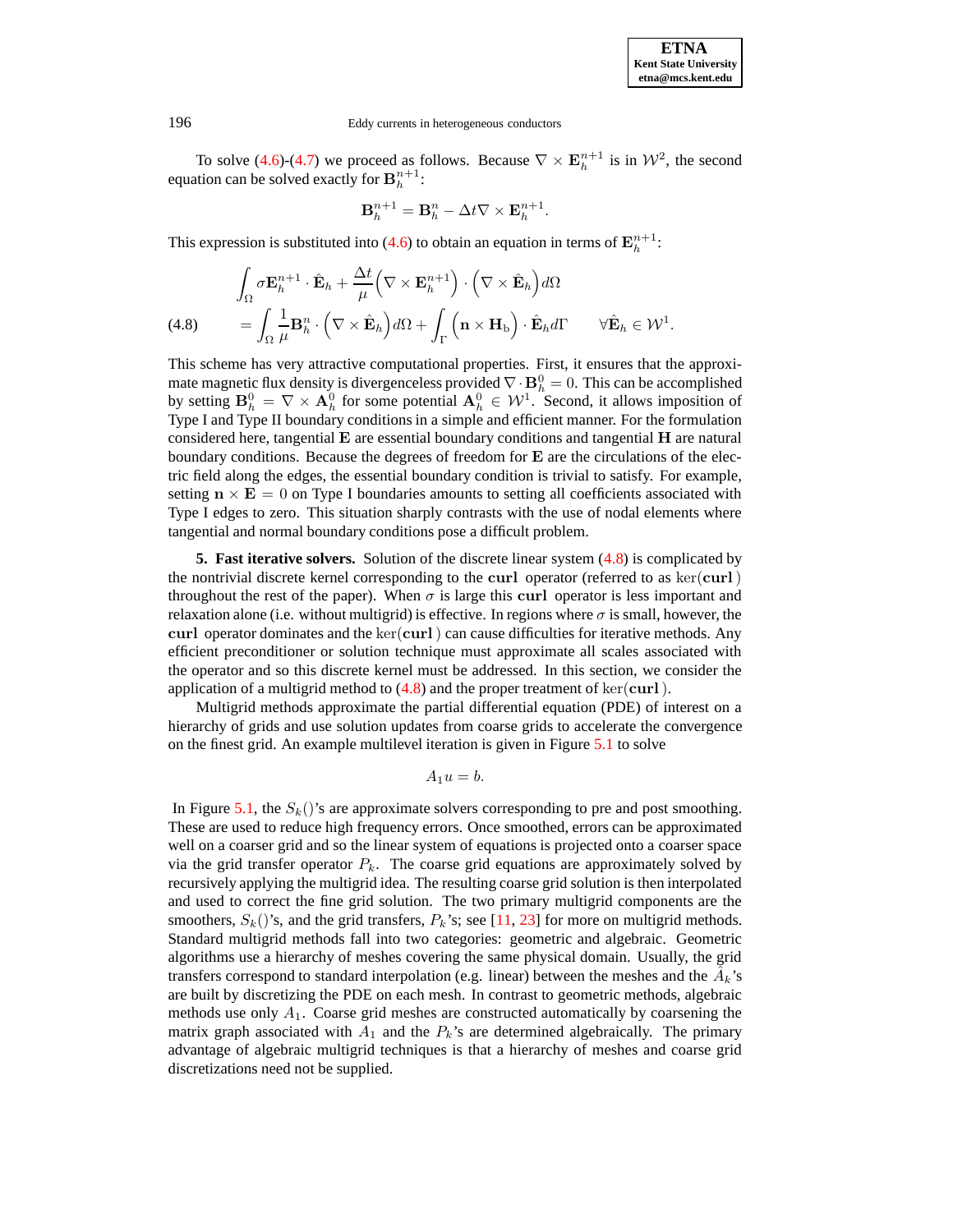/\* Solve  $A_k u = b$  (k is current grid level) \*/ procedure multilevel $(A_k, b, u, k)$  $u = S_k(A_k, b, u);$ if ( $k \neq$  Nlevel)  $\hat{r} = P_k^T(b - A_k u)$ ;  $\hat{A}_{k+1} =$  $\sqrt{ }$ <sup>J</sup>  $\mathcal{L}$  $P_k^T A_k P_k$ or discretized PDE on coarser mesh  $v=0;$ multilevel( $\hat{A}_{k+1}, \hat{r}, v, k+1$ );  $u = u + P_k v;$  $u = S_k(A_k, b, u);$ 

FIG. 5.1. *High level multigrid V cycle consisting of 'Nlevel' grids to solve*  $A_1u = b$ .

When solving  $(4.8)$ , both the smoother and the coarse grid correction must properly treat ker(curl). This is because ker(curl) contains both high and low frequency components. We want high frequency  $\ker(\text{curl})$  error components reduced by the smoother and low frequency ker(curl) error components to be accurately represented on the next coarser grid (where they will be reduced). Within most geometric schemes, the coarse grid interpolation correctly approximates the smooth ker(curl). Specifically, linear interpolation applied to the discrete coarse grid kernel of the curl lies within the discrete fine grid kernel of the curl . Hence the primary multigrid task is the development of a suitable smoother. It is important to notice that the discrete  $\ker(\mathbf{curl})$  exists on all levels and so the smoother on all levels must appropriately address these components. Smoothing error components that lie in the space orthogonal to ker(curl) operator is relatively straight-forward (e.g., standard Gauss-Seidel methods are suitable). However, high frequency error components lying in the subspace of ker(curl) are poorly reduced by standard smoothers when  $\sigma$  is small. This is because the mass term  $(\int_{\Omega} \sigma \mathbf{E}_h^{n+1} \cdot \hat{\mathbf{E}}_h)$  in [\(4.8\)](#page-10-1) governs the error within ker(curl). Most smoothers, however, do not treat the two terms of Equation [\(4.8\)](#page-10-1) separately and thus focus only on the (curl, curl) term that dominates when  $\sigma$  is small. Geometric multigrid techniques addressing the smoothing issue have been proposed by Vassilevski/Wang [\[27\]](#page-24-2), Hiptmair [\[16\]](#page-23-17), and Arnold/Falk/Winter [\[1\]](#page-23-18). These methods are discussed in  $\S 5.2$ .

In contrast to geometric multigrid methods, algebraic multigrid techniques must also determine coarse grid spaces, and these coarse grid spaces must take into account ker(curl). For this reason, traditional AMG methods that have been designed for  $H(\Omega, \text{grad})$  elliptic systems fail. Reitzinger and Schöberl [\[20\]](#page-23-19) propose an algebraic method that specifically addresses equations of the form  $(4.8)$ . This approach is described in §[5.3.](#page-13-0) Here, the idea is to preserve the kernel of the discrete curl on coarser spaces. In particular, when the discrete kernel subspace associated with a coarse grid curl is interpolated to the fine grid, it lies within the discrete kernel subspace of the fine grid curl . In this paper, we pursue the Reitzinger/Schöberl approach.

**5.1. Discrete Gradient.** In order to explain the multigrid method, we need to discuss the discrete analog of the operator ' $\nabla \times \nabla \times'$  (referred to as the (curl, curl) operator) and its kernel. In continuous space it is well known that

<span id="page-11-0"></span>(5.1) 
$$
\nabla \times (\nabla \phi) = 0, \qquad \phi \in H_0(\Omega, \text{curl}).
$$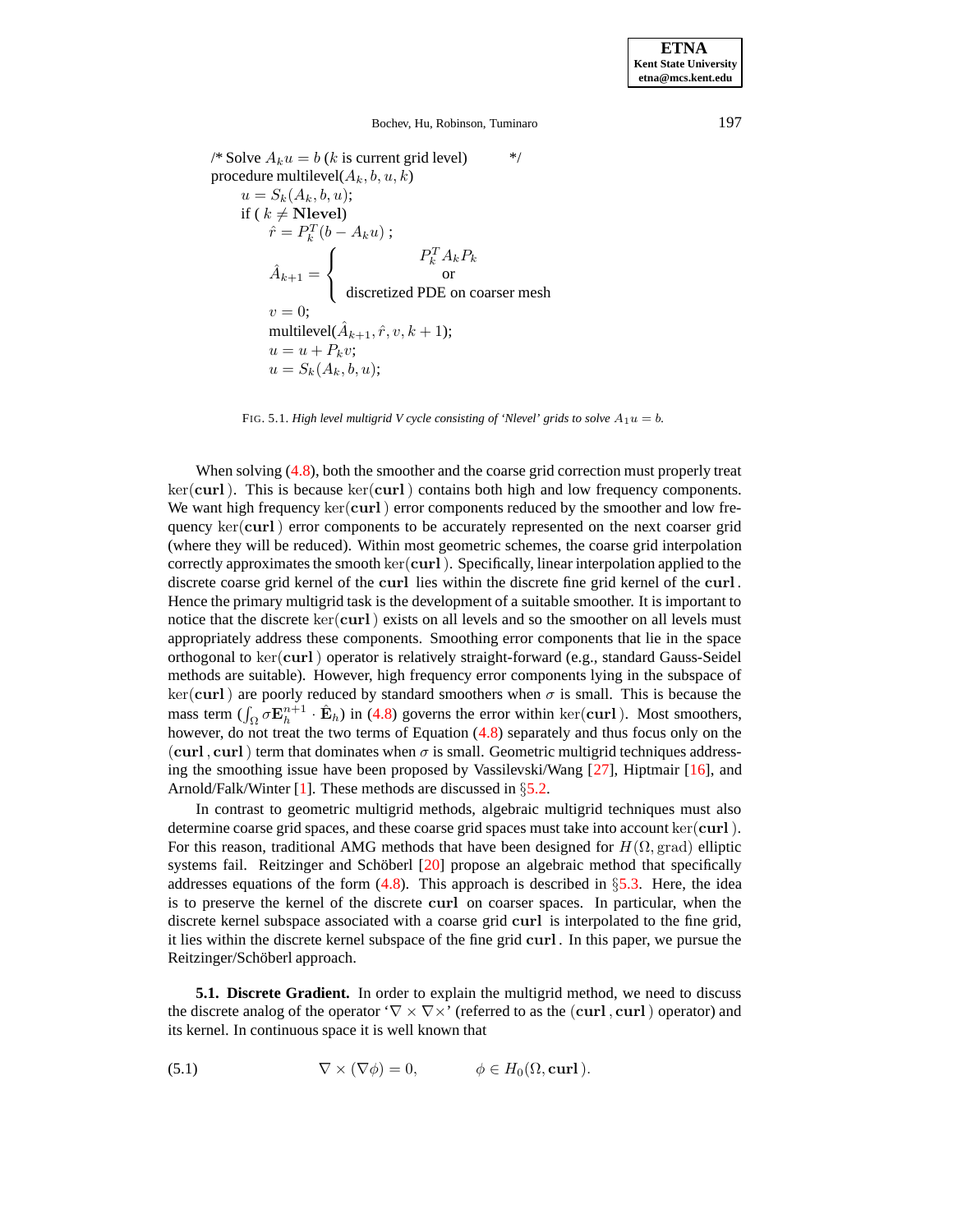- 1: Perform symmetric Gauss-Seidel on  $A^{(e)}v^{(e)} = f^{(e)}$ .
- 2: Calculate residual  $r^{(e)} = f^{(e)} A^{(e)} v^{(e)}$ .
- 3: Transfer edge residual to nodes:  $f^{(n)} = T^T r^{(e)}$ .
- 4: Perform symmetric Gauss-Seidel on  $T^{T} A^{(e)} T v^{(n)} = f^{(n)}$  with zero initial guess.
- 5: Update edge-based solution:  $v^{(e)} = v^{(e)} + Tv^{(n)}$ .

FIG. 5.2. *Distributed relaxation algorithm applied to* A(e) *(Vasselevski/Wang, Hiptmair).*

In §[3](#page-2-0) the De Rham complex was introduced. Recall that the continuous gradient maps  $H(\Omega, \text{grad})$  to ker(curl)  $\subset H(\Omega, \text{curl})$  and that the continuous gradient of  $\mathcal{W}^0$  exactly corresponds to ker(curl) in  $W^1$ , where  $W^0$  and  $W^1$  are the finite element subspaces of  $H_0(\Omega, \text{grad})$  and  $H_0(\Omega, \text{curl})$ , respectively. This implies that a matrix spanning the discrete ker(curl) can be constructed one column at a time by taking the gradient of each basis function in  $W^0$ . The resulting matrix, T, is a discrete approximation to the continuous gradient operator and  $T\hat{\phi}$  (where  $\hat{\phi} \in \mathcal{W}^0$ ) is a discrete analogue of  $\nabla \phi$  given in [\(5.1\)](#page-11-0). When  $W<sup>0</sup>$  corresponds to linear basis functions and  $\Omega$  has Neumann boundary conditions, T is  $N_{edges} \times N_{nodes}$ , where  $N_{edges}$  is the number of mesh edges and  $N_{nodes}$  is the number of mesh nodes. Column (node) i has '+1' and '-1' entries for each edge (row) that has node i as an endpoint. The sign depends on the direction imposed on the edge in the edge element discretization. The null space of the discrete (curl , curl) operator has dimension  $N_{nodes}$  – 1 and is spanned by  $T^3$  $T^3$ . It is important to note that T is developed via an algebraic (actually a matrix graph) process using just nodal connectivity information. Hence the construction can be repeated on coarser grids (see §[5.4\)](#page-15-0).

<span id="page-12-0"></span>**5.2. Smoothing.** In the context of geometric multigrid, several smoothers have been proposed for problems in  $H(\Omega, \text{div})$  and  $H(\Omega, \text{curl})$ , see [\[27,](#page-24-2) [1,](#page-23-18) [16,](#page-23-17) [2\]](#page-23-20). Each of these smoothers is designed to damp both error components in  $\ker(\text{curl})$  and in its orthogonal complement. One such method is an overlapping Schwarz block smoother by Arnold, Falk, and Winther [\[1\]](#page-23-18). The central idea is to break the grid into overlapping patches of edges with one patch for each node. Patch  $i$  consists of all edges having node  $i$  as an endpoint. Arnold et al. use block Jacobi or Gauss-Seidel smoothers based on this decomposition in conjunction with a geometric V cycle multigrid method. They prove that the convergence of the resulting algorithm is independent of the number of mesh points and invariant with respect to the material properties, such as conductivity and permeability.

Another effective smoother can be viewed as a special case of distributed relaxation first proposed by Brandt [\[9\]](#page-23-21). This form of distributed relaxation was considered for a divergence equation (arising from mixed finite elements) in 2D by Vassilevski and Wang [\[27\]](#page-24-2) and extended to 3D and for Maxwell's equations by Hiptmair  $[16]$ . The central idea is to explicitly smooth on both ker(curl) and on its orthogonal complement. The smoothing algorithm proposed by Hiptmair is given in Figure [5.2.](#page-19-1) In the first stage the smoother relaxes on the entire space. When  $\sigma$  is small, the smoother effectively focuses on error components that are in ker(curl)<sup>⊥</sup>. In the second stage the smoother relaxes error components that are in ker(curl). This is done by using T and  $T^T$  to project the system of equations into ker(curl). In both stages the distributed relaxation uses one step of symmetric Gauss-Seidel. Using this smoother in conjunction with a geometric V cycle multigrid algorithm, Hiptmair also proves convergence independent of the number of mesh points and invariance to material properties.

<span id="page-12-1"></span><sup>&</sup>lt;sup>3</sup>When Dirichlet boundary conditions are imposed, the dimension of the discrete null space is smaller and is related to the number of node groups (where a group consists of nodes that are connected together via Dirichlet edges). Additionally, Dirichlet edges are omitted when forming T.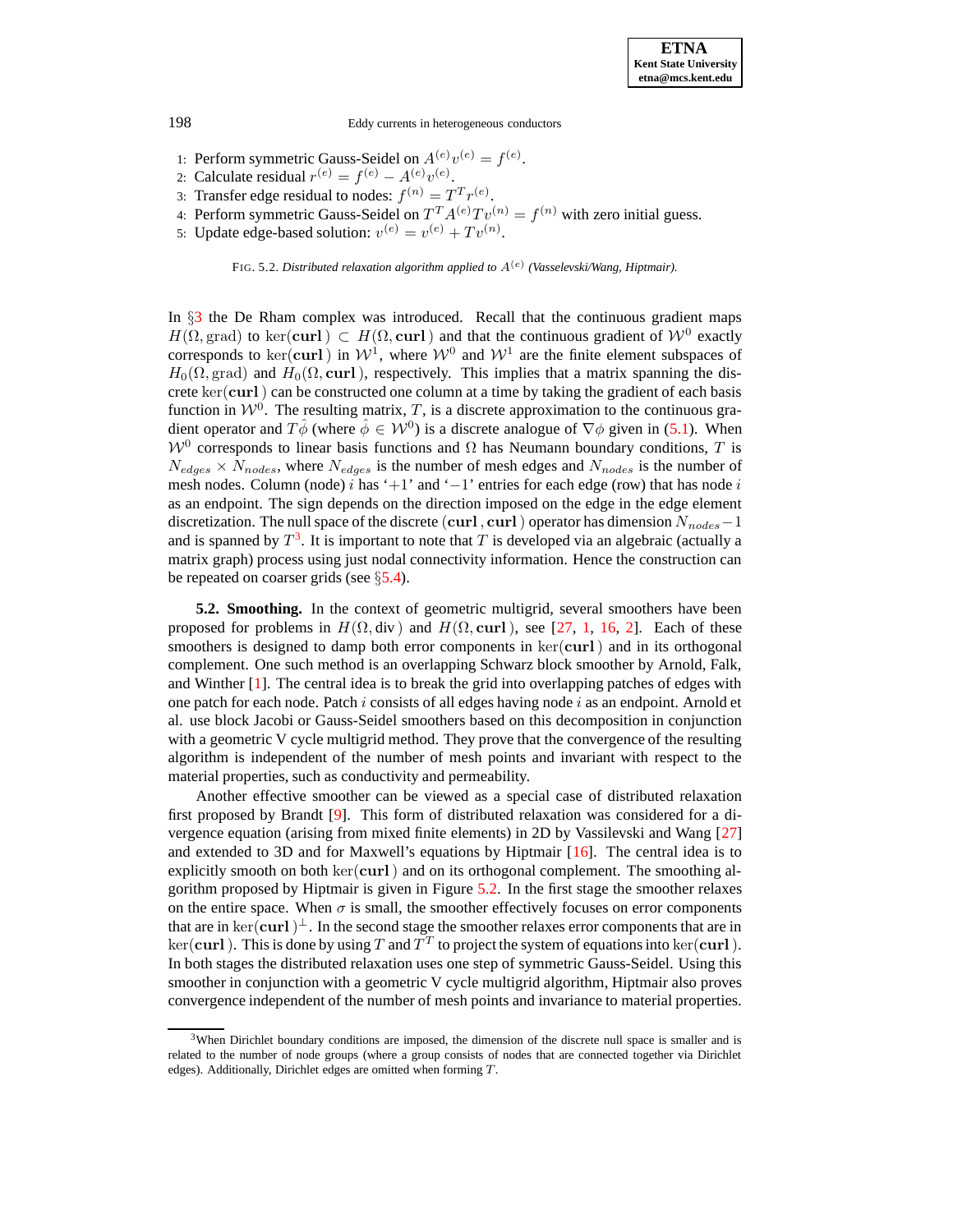<span id="page-13-0"></span>**5.3. Algebraic Coarsening.** In order to address Z-pinch simulations within the ALE-GRA framework, a multigrid linear solver must function with highly irregular unstructured meshes and highly heterogenous material properties. Schemes restricted to either regular meshes or to meshes that are refinements of coarser grids are not desirable. We pursue algebraic multigrid methods as they free application users from grid hierarchy requirements and free finite element developers from constructing complex operators as a prerequisite for applying multigrid. Unfortunately, however, the proper handling of the low frequency ker(curl) subspace is quite complicated within algebraic methods. In particular, standard algebraic multigrid techniques will fail as the coarse grid correction will not adequately damp low frequency error components in  $\ker(\mathbf{curl})$ . In contrast to algebraic methods, typical geometric schemes automatically handle the coarse grid  $\ker(\mathbf{curl})$  properly.

The key idea to properly capturing  $ker(curl)$  on coarse grids is to work with nodal basis functions. In particular, the De Rham complex tells us that the  $ker(curl)$  can be obtained by taking the gradient of nodal basis functions. Thus, if we take nodal basis functions corresponding to the fine grid mesh, coarsen them, and then take their discrete gradient we can properly capture the low frequency  $\ker(curl)$  space. An overview of the multigrid hierarchy construction follows. A hierarchy of nodal discretization matrices is created by doing unsmoothed aggregation on a closely related nodal problem. Using meshes defined by the nodal hierarchy, an edge based multigrid hierarchy is developed, which includes inter-grid transfer operators, coarse grid discretizations, and coarse grid discrete gradients. The nodal discretization matrices are then discarded, and the fine grid edge based problem is solved with CG preconditioned by AMG using Hiptmair's implementation of Brandt's distributed relaxation as the smoother on all levels. The main idea is to capture the null space of the (curl , curl) operator on each of the coarser levels. By choosing an appropriate interpolation operator, Reitzinger and Schöberl  $[20]$  show that each coarse level gradient prolongates to a fine level gradient, i.e., into the null space of the (curl , curl) operator on the fine grid. We now discuss the individual steps in more detail.

The first step is to build a multigrid hierarchy for a related PDE problem that is discretized using nodal piecewise linear FE basis functions. Reitzinger and Schöberl advocate using the related PDE problem

<span id="page-13-1"></span>(5.2) 
$$
\int_{\Omega} \frac{\Delta t}{\mu} \nabla u \cdot \nabla v + \int_{\Omega} \sigma u \cdot v.
$$

Note that the coefficients of this problem are the same as those in  $(4.8)$ . Building the multigrid hierarchy consists of two primary steps: coarsening the matrix graph and building the interpolation operator. Specifically, an undirected graph,  $G$ , is constructed from the discrete matrix  $A_1^{(n)}$  associated with [\(5.2\)](#page-13-1). The number of graph vertices is equal to the number of matrix equations and an undirected edge between node  $i$  and  $j$  is added if and only if the upper triangular matrix entry  $A_1^{(n)}(i, j)$  is nonzero. This matrix graph can then be coarsened by any one of several aggregation techniques. Typically, these schemes work incrementally by creating one new aggregate at a time. A new aggregate is defined by taking an unaggregated root node and grouping it with its immediate neighbors. To encourage aggregates to be approximately of the same size, several heuristics are applied to 'clean up' aggregates and to choose unaggregated root nodes wisely [\[26,](#page-24-3) [25,](#page-23-22) [24\]](#page-23-23). Additional heuristics are used to ignore 'weak' matrix couplings (e.g.  $|a(i, j)| \ll max\{|a(i, i)|, |a(j, j)|\}$ ) during the coarsening phase. Thus, the inclusion of the coefficients  $\sigma$  and  $\frac{\Delta t}{\mu}$  in [\(5.2\)](#page-13-1) gives the aggregation scheme the opportunity to detect coefficient jumps when coarsening. The aggregates can now be thought of as coarse mesh points.

Once the aggregates are created, a grid transfer operator  $P_1^{(n)}$  between the coarse and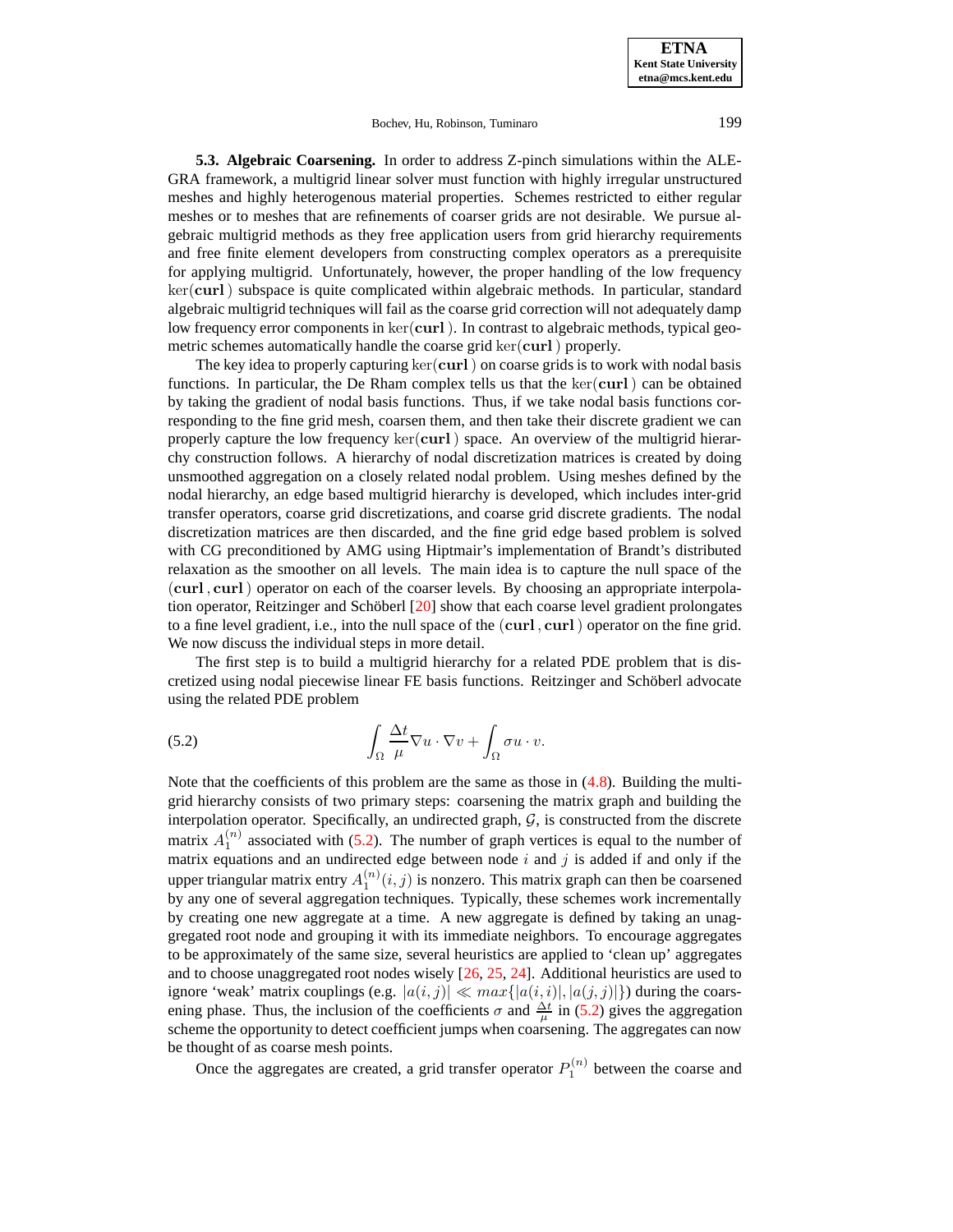

FIG. 5.3. *Commuting diagram for two levels.*

fine mesh points is constructed.  $P_1^{(n)}$  corresponds to piecewise constant interpolation and is given by

(5.3) 
$$
P_1^{(n)}(i,j) = \begin{cases} 1, & \text{if } j \text{ is in aggregate } i, \\ 0, & \text{otherwise.} \end{cases}
$$

A "coarse" discretization matrix is then defined by a Galerkin approach

<span id="page-14-0"></span>(5.4) 
$$
A_2^{(n)} = (P_1^{(n)})^{\mathrm{T}} A_1^{(n)} P_1^{(n)}.
$$

The matrix [\(5.4\)](#page-14-0) can be thought of as an adjacency matrix and so defines a "coarse" mesh. This process of unsmoothed aggregation can be applied recursively to build a hierarchy of grid transfer matrices,  $P_1^{(n)}, \ldots, P_k^{(n)}$  $h_k^{(n)}$ , and discretization matrices,  $A_1^{(n)}, \ldots, A_k^{(n)}$  $k^{(n)}$ , corresponding to a non-nested mesh hierarchy.

After the nodal mesh hierarchy has been created, the next step is to define a sequence of edge based interpolation operators,  $P_1^{(e)}, \ldots, P_k^{(e)}$  $k^{(e)}$ , based on this hierarchy. The hierarchy of edge based matrices is the one that is actually used in the multigrid iterations. If defined properly, the prolongation operator  $P_k^{(e)}$  $k<sup>(e)</sup>$  should interpolate the discrete gradient of coarse grid nodal basis functions into ker(curl) on fine grids. When used with a Galerkin approach, this guarantees that the discrete gradient of coarse grid nodal functions are in the coarse grid approximation to ker(curl). As shown in [\[20\]](#page-23-19), this is accomplished if

(5.5) 
$$
\nabla_h(P_k^{(n)}\phi_H) = P_k^{(e)}(\nabla_H\phi_H),
$$

where  $\phi_H$  is a coarse level nodal basis function and  $\nabla_h (\nabla_H)$  is the discrete gradient on the fine (coarse) grid. In effect, proper construction of  $P_k^{(e)}$  $k<sup>(e)</sup>$  ensures that the diagram in Figure [5.3](#page-22-0) commutes, where  $h$  and  $H$  are used to denote fine and coarse grid spaces.

To define the interpolation operator, we first consider the mapping  $\text{agg} : \text{nodes} \rightarrow$ aggregates by

$$
agg(i) = \begin{cases} j, & \text{if } i \text{ belongs to aggregate } j, \\ 0, & \text{otherwise.} \end{cases}
$$

 $P_k^{(e)}$  $k_k^{(e)}$  is a rectangular matrix that maps coarse grid edges,  $e_2 = (i_2, j_2)$ , to fine grid edges,  $e_1 = (i_1, j_1)$ , where  $P_k^{(e)}$  $\mathbf{R}_k^{(e)}(e_1, e_2)$  is given by

<span id="page-14-1"></span>(5.6) 
$$
P_k^{(e)}(e_1, e_2) = \begin{cases} 1, & \text{if } (i_2, j_2) = (\mathbf{agg}(i_1), \mathbf{agg}(j_1)), \\ -1, & \text{if } (i_2, j_2) = (\mathbf{agg}(j_1), \mathbf{agg}(i_1)), \\ 0, & \text{otherwise.} \end{cases}
$$

Essentially, the prolongator  $P_k^{(e)}$  $\kappa_k^{(e)}$  is piecewise constant. A value is interpolated from a coarse grid edge  $(i, j)$  to each fine grid edge that connects the two aggregates corresponding to coarse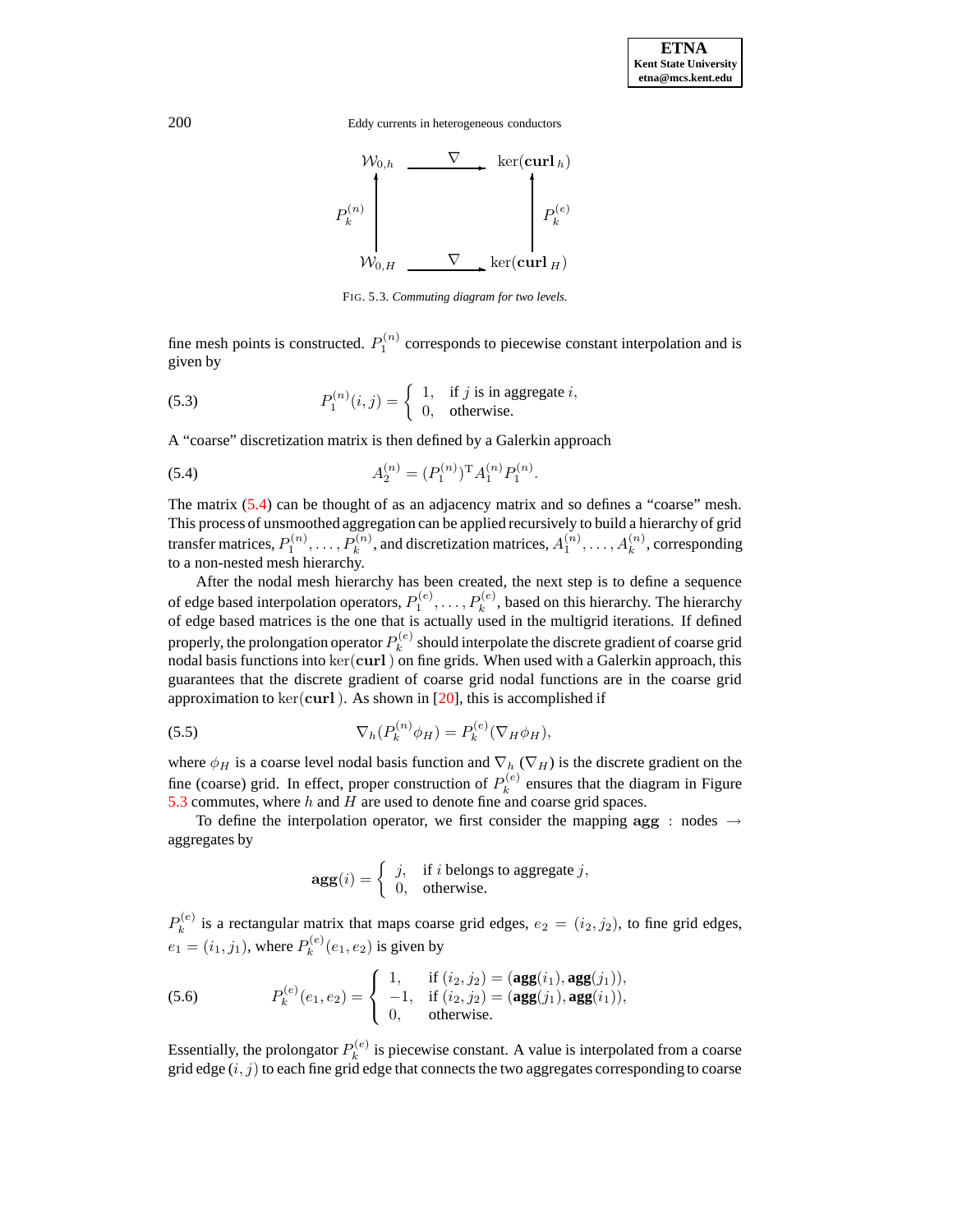nodes  $i$  and  $j$ . No values are interpolated to fine edges whose endpoints are in the same aggregate. The interpolation process is illustrated in Figure [5.4](#page-16-0) for one coarse edge. The fine grid mesh is given by straight solid lines, and nodal aggregates are denoted by dashed lines. A coarse grid edge that connects two coarse grid nodes (aggregates) and that has value  $c$  is represented by a curving solid line. Finally, the edge based coarse grid matrix is defined with a Galerkin approach

$$
A_{k+1}^{(e)} = (P_k^{(e)})^{\mathrm{T}} A_k^{(e)} P_k^{(e)}.
$$

The key idea is to coarsen the nodal graph and then define nodal basis functions that are piecewise constants. The discrete gradient of a piecewise constant function defined over aggregate j is a function  $\psi_i$  that is nonzero only at the interface between aggregate j and neighboring aggregates. The exact interpolation of  $\psi_j$  is then insured by [\(5.6\)](#page-14-1). Alternatively, we can view the algorithm as a way of coarsening the fine grid null space. We can coarsen the null space by summing columns of  $T$  associated with nodes in an aggregate. Recall that each edge in T contains a '+1' and '−1' entry associated with the edge's endpoints. Thus, the resulting 'summed' null space vector for aggregate  $j$  is nonzero only at the interface between aggregate j and other aggregates. Once coarsened, each null space vector,  $\psi_j$ , is defined as a sum of local basis functions

$$
\psi_j = \sum_{i=1,\dots,N} \phi_{ij},
$$

where  $\phi_{ij}$  has support only at the interface between aggregates i and j, and N is the number of neighboring aggregates. These local basis functions essentially form the columns of  $P_k^{(e)}$  $k^{(e)}$ . This alternative view of the method is closely related to the smoothed aggregation multigrid method  $[26, 25]$  $[26, 25]$  $[26, 25]$ . In this scheme, the operator's null space<sup>[4](#page-15-1)</sup> is partitioned over local basis functions associated with aggregates and these local basis functions form an initial prolongation operator. A key improvement in smoothed aggregation is that this initial prolongation is enhanced via a smoothing step. Without this smoothing step it has been shown that the convergence is not independent of the number of mesh points. Thus, we should not expect the use of  $P_k^{(e)}$  $k_k^{(e)}$  to yield a multigrid method that converges independent of the number of mesh points. We are currently experimenting with applying a smoothing step to improve  $P_k^{(e)}$  $\int_k^{(e)}$ . This modification follows standard smoothed aggregation and uses

<span id="page-15-2"></span>(5.7) 
$$
\tilde{P}_k^{(e)} = (I - \alpha D^{-1} A_k^{(e)}) P_k^{(e)},
$$

where  $\alpha = \frac{4}{3} \lambda_{max}$ ,  $D = diag(A_k^{(e)})$  $\kappa^{(e)}$ ), and  $\lambda_{max}$  is obtained by applying a couple of eigenvalue iterations to  $D^{-1/2} A_k^{(e)} D^{-1/2}$ . This technique has not been fully implemented and the idea will be pursued in detail in a future paper. More information on smoothed aggregation can be found in  $[26, 25]$  $[26, 25]$  $[26, 25]$ .

<span id="page-15-0"></span>**5.4. Implementation.** The edge element algebraic multigrid preconditioner is implemented in the ML package [\[22\]](#page-23-24), an AMG package intended for distributed memory computers. This package requires users to furnish vectors and matrices. Matrices are supplied by providing size information, a matrix-vector product, and a *getrow* function (used to obtain nonzeros and column numbers within a single row). The ML package runs on distributed

<span id="page-15-1"></span><sup>4</sup>Smoothed aggregation is normally applied to problems with a small global null space (e.g. in elasticity the null space corresponds to six rigid body modes: rotations and translations in three dimensions). Thus, no coarsening of the null space is needed.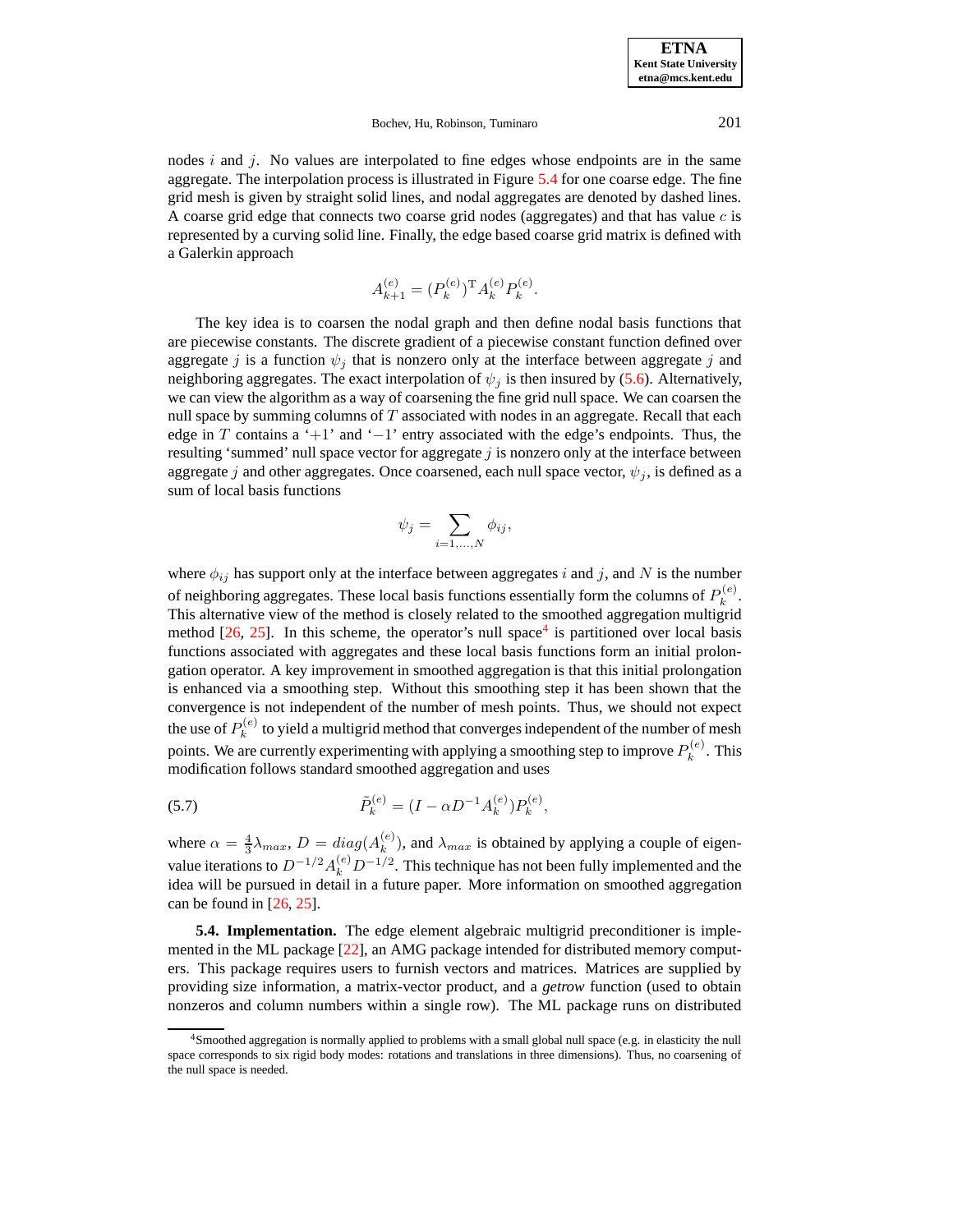

<span id="page-16-0"></span>FIG. 5.4. *Example of edge based interpolation. Coarse grid edge values are interpolated only to fine edges passing between aggregates.*

memory machines. Parallelism is achieved by assigning a subset of rows for each matrix to different processors. The ML package already contains the smoothed aggregation multigrid method [\[26,](#page-24-3) [25\]](#page-23-22) and many of the needed kernels: parallel matrix-matrix multiply, a variety of parallel smoothers (damped Jacobi, symmetric processor-block Gauss-Seidel<sup>[5](#page-16-1)</sup>, block symmetric processor-block Gauss-Seidel, etc.) and a coarse direct solver. Additionally, the ML package is designed to facilitate the use of other software packages. ML's existing smoothed aggregation multigrid method (with smoothing disabled) is used to generate the complete nodal multigrid hierarchy:  $P_k^{(n)}$  $A_k^{(n)}$ 's and  $A_k^{(n)}$  $\binom{n}{k}$ 's. The fine grid nodal matrix,  $A_1^{(n)}$ , is a discrete Laplace operator and is constructed by setting  $A_1^{(n)}(i,j)$  to '−1' for each  $(i,j)$  corresponding to a mesh edge. The matrix diagonal is then chosen so that the sum of matrix entries within a row is zero. In the future, we will replace the discrete Laplacian with an approximation to [\(5.2\)](#page-13-1) so that our aggregation scheme can detect coefficient jumps. The coarse grid  $A_k^{(n)}$ matrices are then used to generate the coarse grid  $T_k$  matrices. Specifically, on level  $k > 1$ each undirected edge  $A_k^{(n)}$  $k^{(n)}(i, j)$  is assigned a unique number:  $1 \leq \tilde{e} \leq N_{edges}$ , where  $N_{edges}$ is the total number of undirected edges. Then

$$
T_k(\tilde{e}, i) = 1, \t (or -1 if j > i)T_k(\tilde{e}, j) = -1, \t (or 1 if j > i).
$$

Finally, the edge-element grid transfers,  $P_k^{(e)}$  $k_k^{(e)}$ 's, are obtained by performing a matrix triple product

(5.8) 
$$
\hat{P}_k^{(e)} = T_k P_k^{(n)} T_{k+1}^T
$$

and culling entries

(5.9) 
$$
P_k^{(e)}(i,j) = \begin{cases} 1, & \text{if } \hat{P}_k^{(e)}(i,j) = 2, \\ -1, & \text{if } \hat{P}_k^{(e)}(i,j) = -2, \\ 0, & \text{otherwise.} \end{cases}
$$

<span id="page-16-1"></span><sup>5</sup>Processor-block means that each processor performs Gauss-Seidel locally and uses off-processor information corresponding to the previous iteration.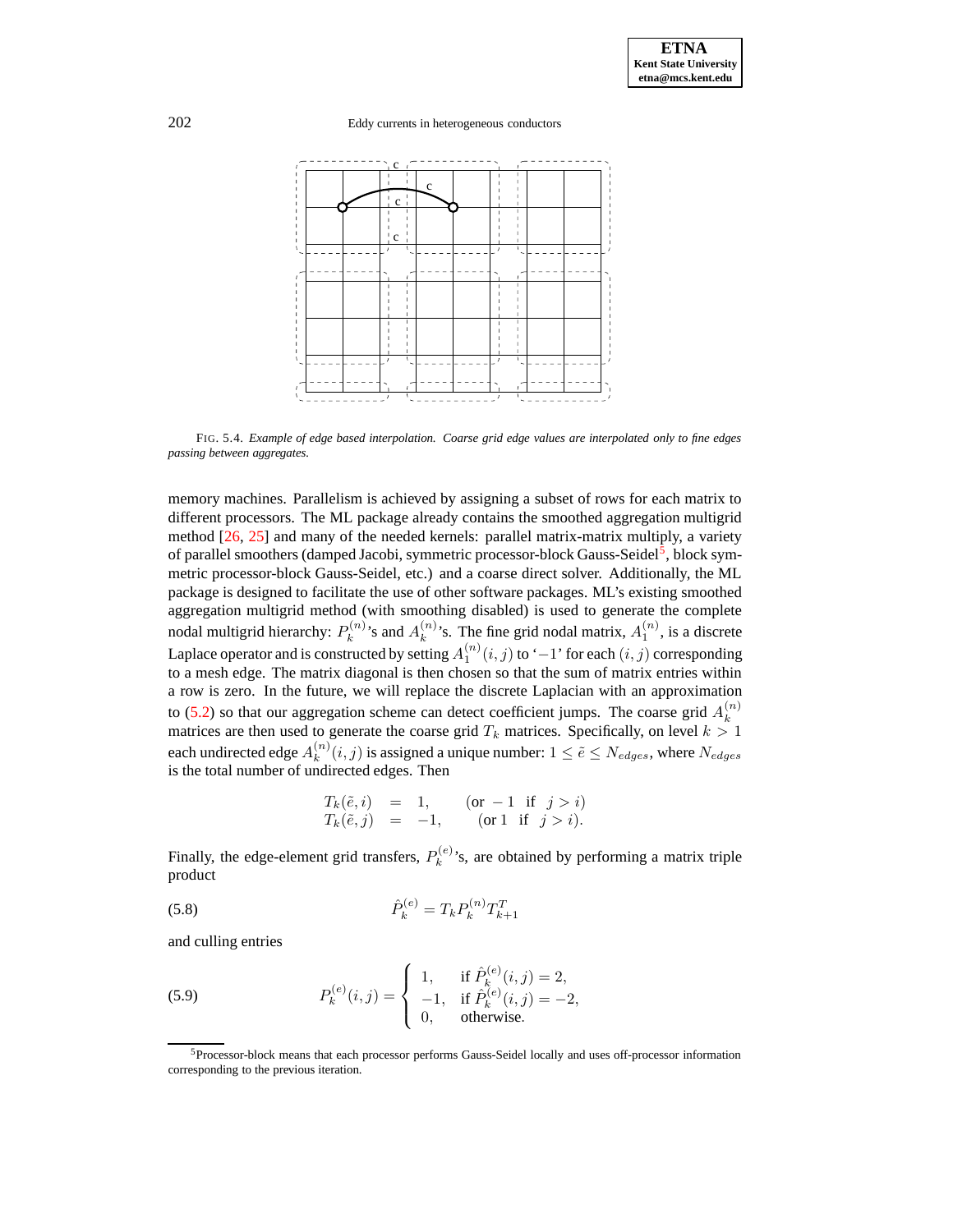**ETNA Kent State University etna@mcs.kent.edu**

#### Bochev, Hu, Robinson, Tuminaro 203

This corresponds exactly to [\(5.6\)](#page-14-1) and allowed us to implement the  $P_k^{(e)}$  $k^{(e)}$  construction quickly via existing ML kernels.

Most of the parallel issues are handled by ML's existing parallel kernels. Two exceptions are the formulation of the coarse grid discrete gradients and a matrix free version of Hiptmair's smoother. Both required new parallel code. The distributed relaxation algorithm [\(5.2\)](#page-19-1) is implemented in two different ways. In one implementation, the matrix products  $T_k^T A_k^{(e)}$  $k^{(e)}T_k$ are calculated in a preprocessing step for each level. This allows the use of ML's fast parallel matrix kernels. In the other implementation, the smoother application is matrix free [\[20\]](#page-23-19). The nodal space projection and update to the edge based solution is done node by node, so that the triple matrix product is never formed.

<span id="page-17-0"></span>**6. Numerical studies.** To deliver usable computations for the Z-pinch simulations, the fidelity and scalability of the solvers must be tested for realistic test problems. In particular the conductivity may vary over many orders of magnitude and it is important to understand how this affects not only the representation of the solution but also the requirements for iterative solution technology. The linear system [\(4.8\)](#page-10-1) can be represented in matrix form as

<span id="page-17-1"></span>(6.1) 
$$
\left[\sigma M + \frac{\Delta t}{\mu} K\right] x = b.
$$

The scaling of the M and K matrices with respect to the element length scale, h, goes as  $h^3$ and  $h$  respectively. Thus we obtain

(6.2) 
$$
\left[\sigma h^3 \hat{M} + \frac{\Delta t}{\mu} h \hat{K}\right] x = b,
$$

where  $\tilde{M}$  and  $\tilde{K}$  contain entries of  $O(1)$  size. Let c represent a typical sound speed or velocity in the problem of interest. We expect in general for the time step to be limited by the hydrodynamic Courant scales so that  $\Delta t \sim h/c$ . Thus we can define the mesh magnetic Reynolds number

$$
(6.3) \t\t R_m = \mu \sigma ch.
$$

If  $R<sub>m</sub>$  is large, then the linear system is mass matrix dominated and diffusion times are slower than hydrodynamic propagation times. If  $R_m$  is small, then we are in a diffusion dominated region. It is possible to model regions containing no mass using a very small pseudoconductivity in order to propagate the field within the magnetoquasistatic approximation of magnetohydrodynamics, which implies in MKS units that  $\epsilon \ll \sigma \Delta t$ , where the permittivity of free space is  $\epsilon \approx 8.85 \cdot 10^{-12}$ . We have  $\mu \sim 4\pi \cdot 10^{-7}$  and we estimate roughly that σ ranges from 1 to 10<sup>6</sup>,  $c \sim 10^4$  and for large problems  $h \sim 10^{-4}$ . This gives  $R_m \sim 1$ for regions with large conductivities. However,  $\sigma$  may drop by several orders of magnitude in material state transitions from solid through melt before returning to high values for high temperature plasma states. Void conductivity values should be lower than any material state values and we estimate values from 1 to  $10<sup>3</sup>$  may be utilized. Thus the stiffness matrix will dominate by factors of  $10^3$  to  $10^6$  respectively in these void regions. Such low  $R_m$  states drive the requirement for an implicit magnetic diffusion solution methodology.

**6.1. Physics fidelity studies.** To validate the approach described above, we consider a two-dimensional model problem obtained from the eddy current equations [\(2.3\)](#page-1-0)-[\(2.6\)](#page-1-0) by the ansatz

$$
\mathbf{H} = H_z \mathbf{k} \quad \text{and} \quad \mathbf{E} = E_x \mathbf{i} + E_y \mathbf{j}.
$$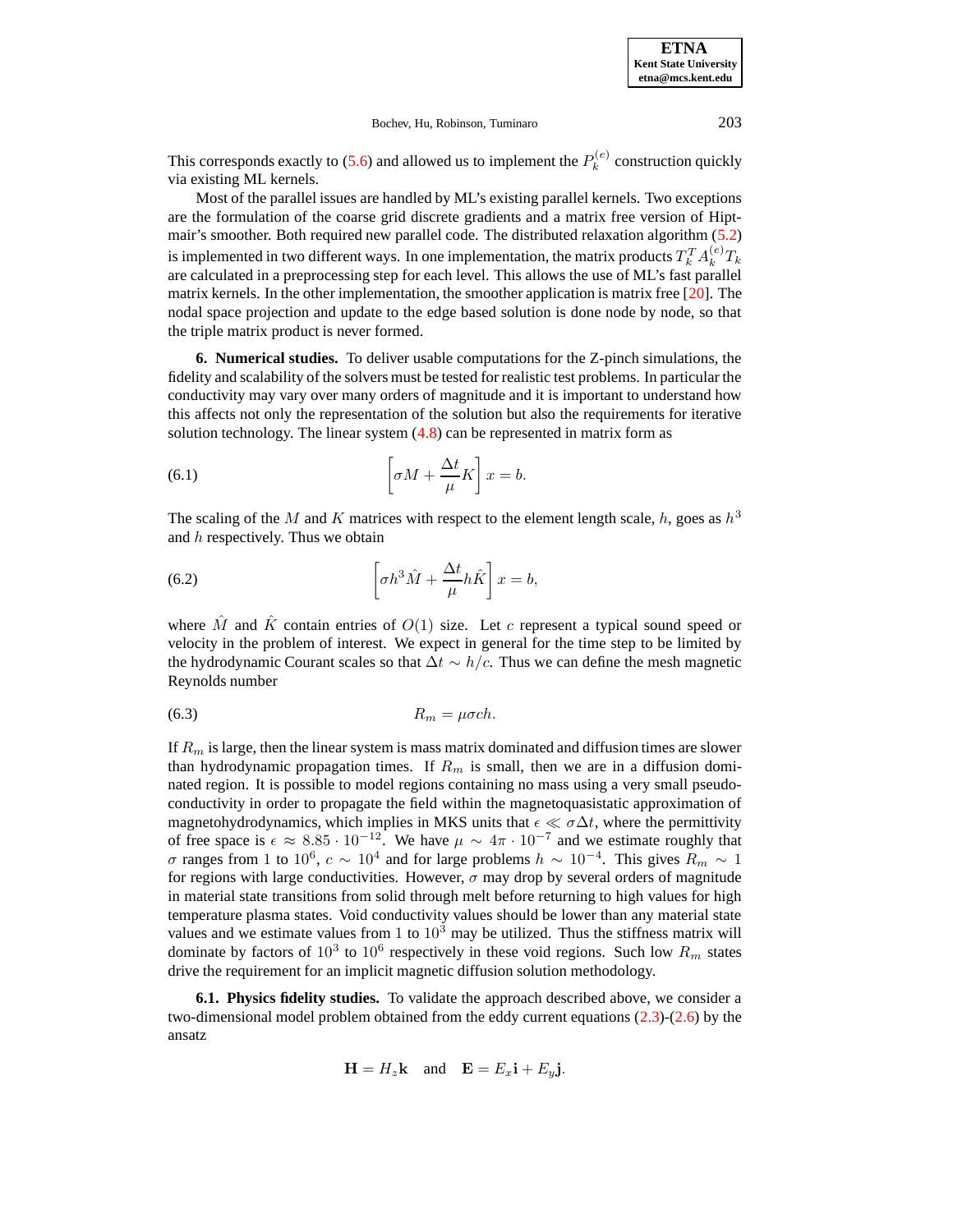

<span id="page-18-0"></span>FIG. 6.1. *Model problem in two-dimensions*

The main objective is to verify correct initial transient phase and the steady state limit. The region  $\Omega$  is a rectangle that is 0.003m wide and 0.004m high. The low conductivity region occupies a slot in the middle of the rectangle that is 0.003m deep and 0.001m wide; see Fig[.6.1.](#page-18-0) The material permeability is

$$
\mu = 4\pi \times 10^{-7}
$$

in the whole region, while conductivity is a discontinuous function given by

$$
\sigma = \begin{cases}\n1, & \text{if } 0.001 < x < 0.002 \text{ and } 0.001 < y < 0.004, \\
63.3 > 10^6, & \text{otherwise.}\n\end{cases}
$$

The fields in the model problem are driven by a combination of Type I and Type II boundary conditions. Type II boundary are applied at the center slot on the top side, the bottom side and the left-hand and right-hand sides of Ω. Type I boundary are applied elsewhere, i.e., at the two segments on the left-hand and right-hand of the center slot on the top side; see Fig. [6.1.](#page-18-0) Type I conditions prescribe homogeneous tangential E:

$$
\mathbf{n} \times \mathbf{E} = 0 \quad \text{on } y = 0.004 \text{ and } 0 < x < 0.001 \text{ or } 0.002 < x < 0.003.
$$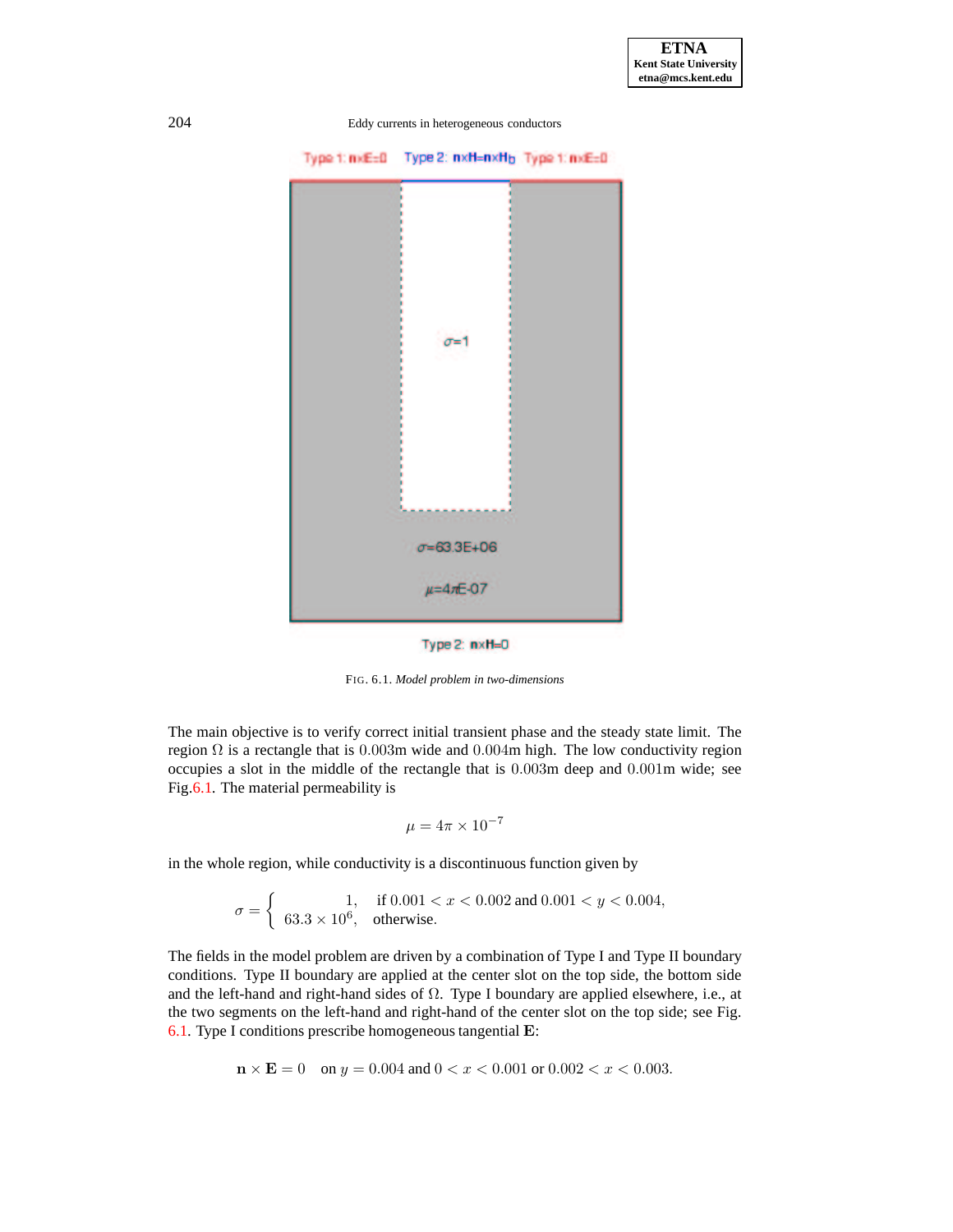



FIG. 6.2. *Electric field and magnetic flux density: initial and steady states.*

<span id="page-19-1"></span>The boundary condition on Type II boundaries is natural for the weak equations. The tangential magnetic field is set to one at the center slot and zero elsewhere:

$$
\mathbf{n} \times \mathbf{H} = \begin{cases} 1, & \text{on } 0.001 < x < 0.002, y = 0.004, \\ 0, & \text{all other parts of Type II boundary.} \end{cases}
$$

The fully discrete magnetic diffusion problem in two-dimensions is developed according to §[4.](#page-8-0) The spatial discretization is effected using the 2D complex from §[3.3.](#page-7-0) on uniform grids. Specifically, we employ grids consisting of  $30 \times 30$  rectangles. Because the goal of the experiments in this section is to validate the discretization *qualitatively*, the linear system [\(6.1\)](#page-17-1) is fully assembled and solved "exactly" using a banded Cholesky factorization routine.

Numerical simulations were run for  $\Delta t = 5 \times 10^{-6}$ s and  $\Delta t = 2.5 \times 10^{-6}$ s. In both cases steady state was reached at  $t \approx 50 \times 10^{-6}$ s. This diffusion time is consistent with the prescribed material parameters. Figure  $6.2$  shows the initial electric field  $\bf{E}$  and magnetic flux density B and their steady states obtained after 20 time steps with  $\Delta t = 2.5 \times 10^{-6}$  s.

<span id="page-19-0"></span>**6.2. Scalability Studies.** To demonstrate the performance of the edge-element based algebraic multigrid method, two test problems are solved within the ALEGRA framework. In all of our results, the notation  $V(k, k)$  (or  $W(k, k)$ ) indicates a multigrid V cycle (or W cycle) with  $k$  pre and post Hiptmair smoothing steps on each level. It is important to note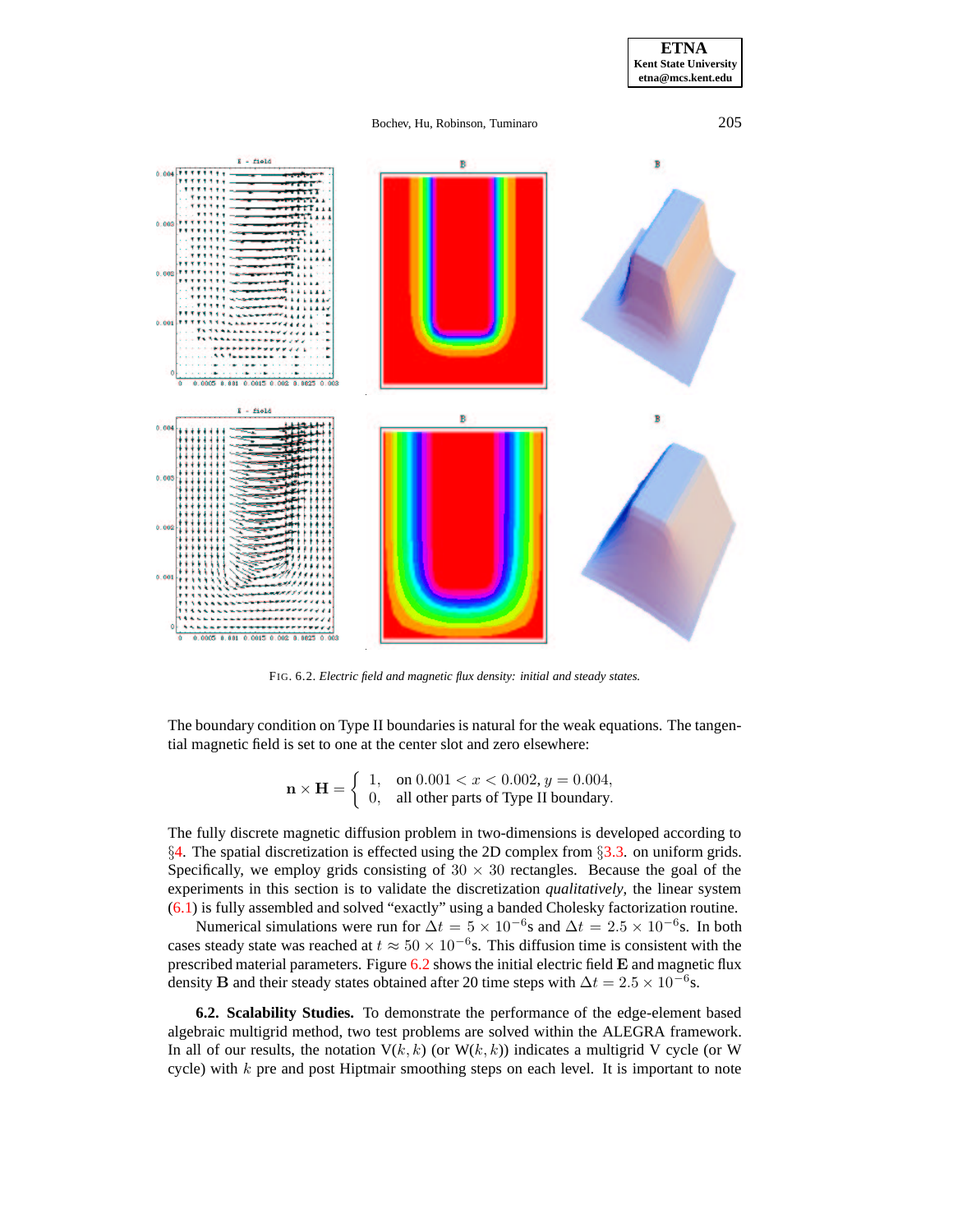|              | iterations |       |        |       |        |        |  |
|--------------|------------|-------|--------|-------|--------|--------|--|
| conductivity | V(1,1)     | (2,2) | V(3,3) | W(1,1 | W(2,2) | W(3,3) |  |
| 100          | 15         |       |        |       |        |        |  |
| 10           | 26         | 19    |        | 22    |        | 14     |  |
|              | 29         | 22    | 18     | 25    | 19     | 16     |  |
| 0.0001       | 39         |       | 22     | 32    | 23     | 19     |  |
| TABLE 6.1    |            |       |        |       |        |        |  |

*Medium cube problem iterations.*

<span id="page-20-0"></span>

|              | Iterations |            |    |    |    |            |  |  |
|--------------|------------|------------|----|----|----|------------|--|--|
| Conductivity |            | $\sqrt{2}$ |    |    |    | (3,1)      |  |  |
| 100          | 27         | 19         |    |    | 16 | $\bigcirc$ |  |  |
|              | 48         | 33         |    | 38 | 25 |            |  |  |
|              | 52         | 27         | 30 |    |    |            |  |  |
| TABLE 6.2    |            |            |    |    |    |            |  |  |

<span id="page-20-1"></span>*Large cube problem iterations.*

that one multigrid cycle is used as a preconditioner to a conjugate gradient solver. Thus, the iteration counts correspond to conjugate gradient iterations.

The first test problem corresponds to a three-dimensional box on the unit cube (i.e.  $\Omega = [0, 1]^3$ ) with Neumann boundary conditions on the surface. Different experiments are performed by varying the conductivity (which is constant throughout the entire region) and by varying the mesh spacing. The conductivity is a weighting factor on the mass term of Equation  $(4.8)$ . Hence, decreasing the conductivity emphasizes the  $(curl, curl)$  term and makes the problem harder to solve.

Table [6.1](#page-20-0) illustrates the results corresponding to the first linear solve for a  $32 \times 32 \times 32$ mesh. The initial guess is identically zero and the right-hand side is random. Convergence is declared when  $||r||_2/||b||_2 \le 10^{-11}$ . In Table [6.2,](#page-20-1) a cube problem on a  $64 \times 64 \times 64$  mesh is solved using the same initial guess and right-hand side.  $i$  From these two tables, it is seems that while the number of iterations initially grows as the conductivity decreases, the iteration count does level off. That is, the convergence of the method can be experimentally bounded independently of the conductivity. Unfortunately, however, there is growth in the number of iterations as the grid is refined. Table [6.3](#page-21-0) illustrates this behavior. The table compares the number of iterations to solve a  $64 \times 64 \times 64$  problem versus a  $32 \times 32 \times 32$  problem. Each table entry is a ratio  $n_{64}/n_{32}$ , where  $n_{64}$  ( $n_{32}$ ) is the number of iterations required to solve the  $64 \times 64 \times 64$  ( $32 \times 32 \times 32$ ) problem. Ratios are given for the conductivity values 100, 10, and 1. Again, convergence is declared when  $||r||_2/||b||_2 \le 10^{-11}$ . As discussed in §[5,](#page-10-0) this iteration growth is to be expected. The growth observed in the W cycle iterations is somewhat less than in the corresponding V cycle, especially for smaller conductivity (stiffer problems). Note that the stopping tolerance is quite small, which tends to emphasize this growth in iterations. For example, if we had required only  $||r||_2/||b||_2 \le 10^{-6}$ , the iteration counts for a V(2,2) cycle for the  $32 \times 32 \times 32$  and the  $64 \times 64 \times 64$  meshes would be 9 and 14, respectively, a growth of 1.55. While there is growth, the symmetric Gauss-Seidel preconditioned method required 614 iterations as compared to no more than 37 for the multigrid runs. We are currently experimenting with techniques to improve the scalability of the multigrid technique by smoothing the interpolation operator as discussed in §[5.](#page-10-0) Preliminary, encouraging results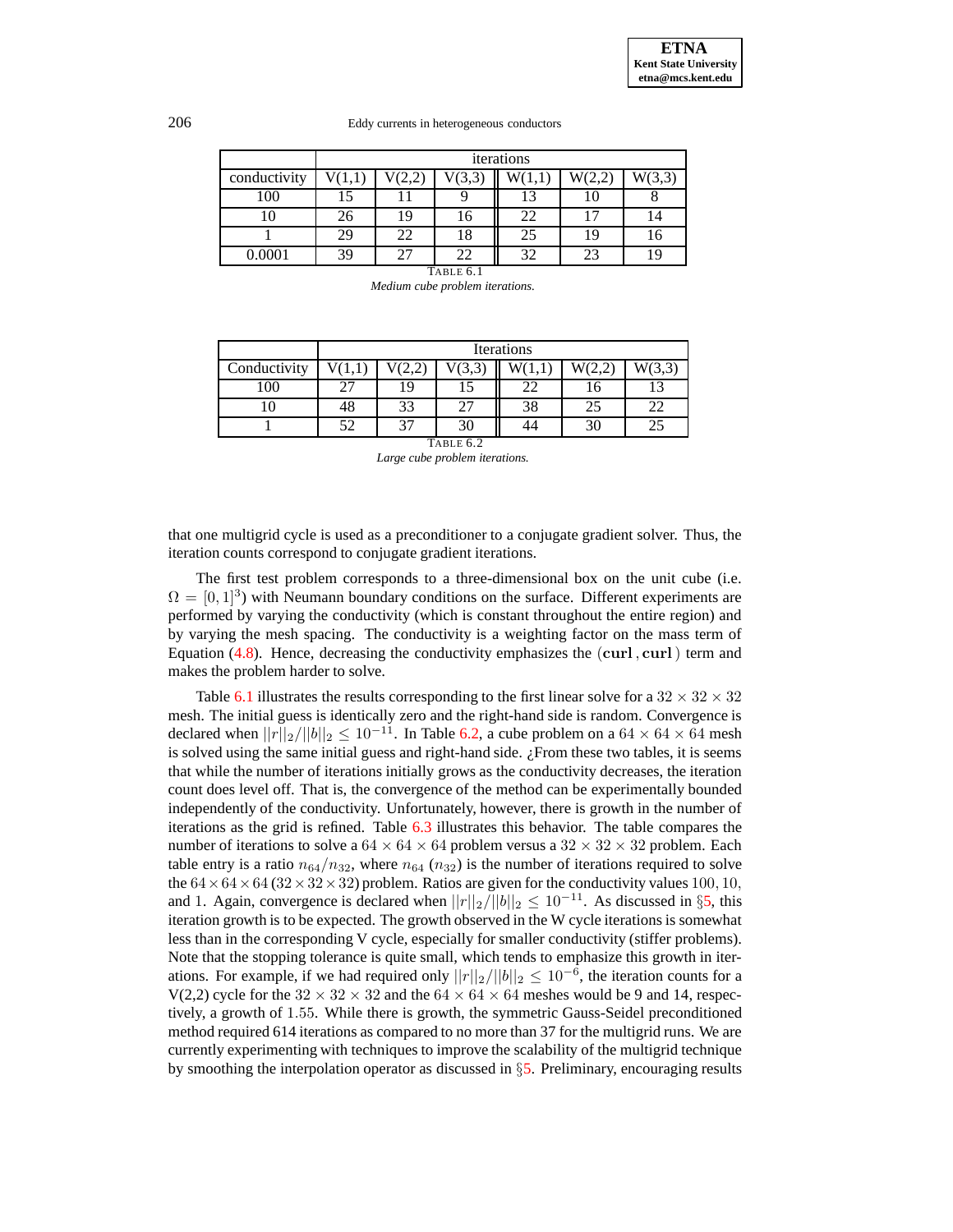|              | Iteration ratios |      |      |      |      |      |  |
|--------------|------------------|------|------|------|------|------|--|
| Conductivity | V(3,3)<br>W(3,3) |      |      |      |      |      |  |
| 100          | 1.80             | 1.72 | 1.66 | 1.69 | 1.60 | 1.62 |  |
| 10           | 1.85             | 1.73 | 1.68 | 1.73 | 1.47 | 1.57 |  |
|              | 1.79             | 1.68 | 1.66 | 1.76 | 1.57 | 1.56 |  |
| TABLE 6.3    |                  |      |      |      |      |      |  |

<span id="page-21-0"></span>*Ratios*  $n_{64}/n_{32}$  *of iteration counts for*  $64 \times 64 \times 64$  *and*  $32 \times 32 \times 32$  *problems.* 

| Grid Size        | $\bm{p}(e)$ | (e) |  |  |  |  |
|------------------|-------------|-----|--|--|--|--|
| $25 \times 25$   | 24          | 14  |  |  |  |  |
| $50 \times 50$   | 42          | 19  |  |  |  |  |
| $100 \times 100$ | 76          | 27  |  |  |  |  |
| $150 \times 150$ | 93          | 30  |  |  |  |  |
| TABLE 6.4        |             |     |  |  |  |  |

*V(1,1) iteration counts using both the standard and 'smoothed' interpolation operators.*

<span id="page-21-1"></span>have been obtained for a model two dimensional problem

$$
\nabla \times \nabla \times u + \sigma u = f
$$

on the unit square with Dirichlet boundary conditions. This problem is discretized with edge elements on a regular mesh with  $\sigma = 1000$  and f taken as a random vector. Table [6.4](#page-21-1) shows the iteration counts required to reduce the initial residual by  $10^{10}$  using a zero initial guess and defining the  $\tilde{P}_k^{(e)}$  $k_k^{(e)}$ 's via [\(5.7\)](#page-15-2). While growth persists, it is much less significant for the smoothed interpolant, which converges three times faster than the standard interpolant. This 'smoothing' technique will be pursued in a future paper.

Our second test problem corresponds to a more realistic model and is run in serial with two different mesh sizes. Figure [6.3](#page-22-0) illustrates the solution after a single time step on a three dimensional domain consisting of a cylinder of highly conductive material with a cylindrical slot modeled by a very low conductivity region. The first test problem is meshed with 44, 544 hexahedral elements, resulting in 46, 761 nodes and 130, 008 edges. This mesh is approxi-mately 8 times larger than the one shown in Figure [6.3.](#page-22-0) A sharp jump in the conductivity occurs between the slot and the material regions. Specifically, the conductivity of the outer region is  $6.33 \times 10^7$ , while the conductivity of the inner "void" region is given the small value 1.0. Homogeneous electric Dirichlet boundary conditions are applied at the center and outside top surfaces. Homogeneous Neumann boundary conditions are applied to the outer and bottom surfaces and an inhomogeneous azimuthal tangential field condition is applied on the top middle ring surface. For the time step chosen, the field fills the slot immediately. This problem is intended to be a first approximation to the Z-pinch apparatus described in  $\S1$ . In the second run, the mesh contains 116, 473 nodes and 345, 768 edges. Table [6.5](#page-22-1) illustrates the results for the first linear solve for each problem size. The initial guess is the zero vector, and the stopping criteria is  $||r||_2/||b||_2 \leq 10^{-8}$ . Both the V(1,1) and W(2,2) converge in a small number of iterations. Once again, there is modest growth in the number of iterations. By comparision, a conjugate gradient method with symmetric Gauss-Seidel preconditioning requires 684 iterations for the smaller problem. Given that this problem is still relatively small, it is unlikely that Gauss-Seidel preconditioning will lead to convergence on significantly larger problems.

At this time the parallel code is still being optimized. Given the promising serial results, we expect that the parallel version should also perform reasonably well. The major change is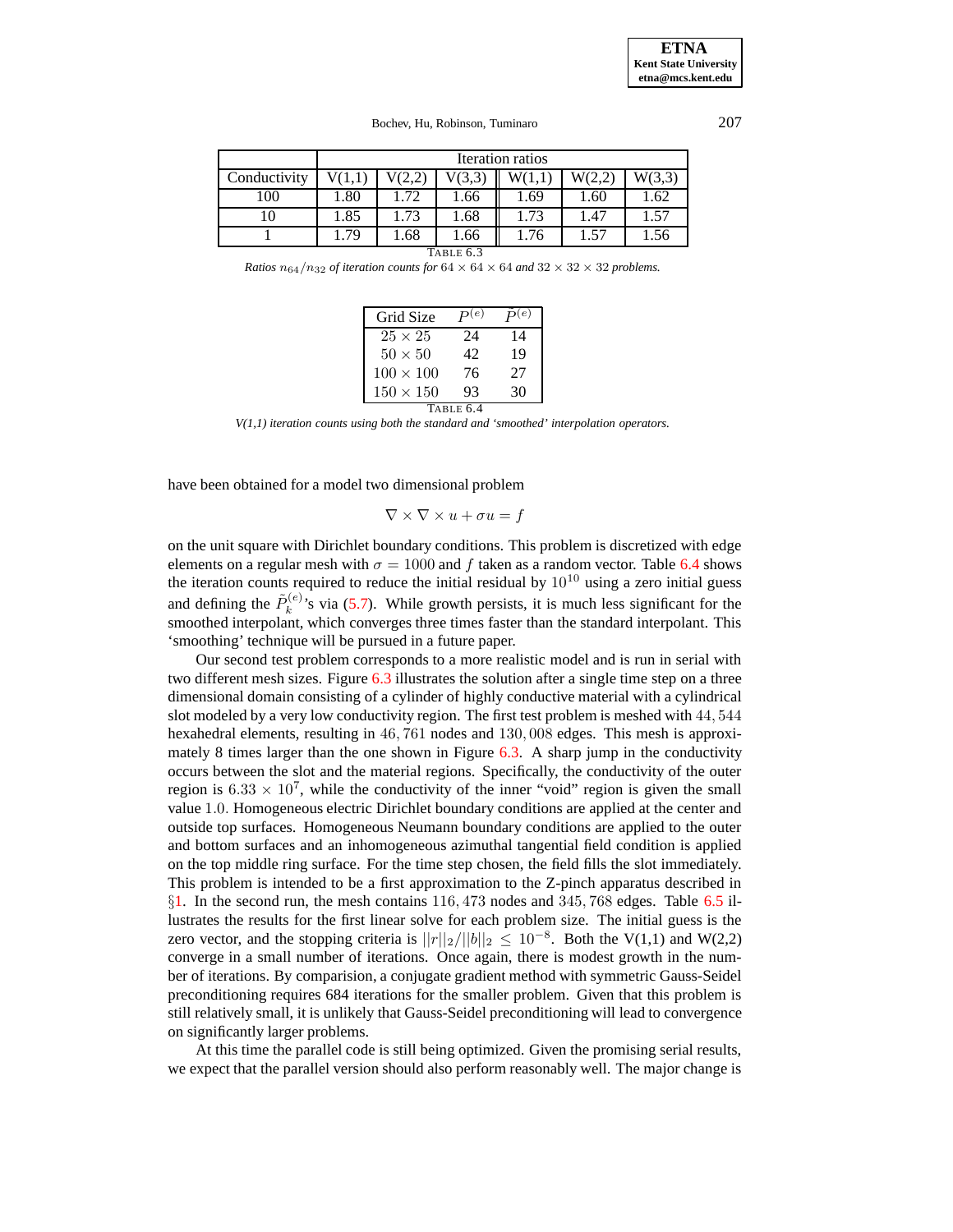

<span id="page-22-0"></span>FIG. 6.3. Cutaway of axial slot showing Y component of magnetic flux density after one time step and stream*lines of current density (thin) and magnetic flux density (thick).*

<span id="page-22-1"></span>

|              | <b>Iterations</b> |    |    |    |  |  |  |
|--------------|-------------------|----|----|----|--|--|--|
| Problem Size |                   |    |    |    |  |  |  |
| 130,008      | 12                | 20 | 35 | 18 |  |  |  |
| 345,768      | 54                | 28 |    |    |  |  |  |
| TABLE 6.5    |                   |    |    |    |  |  |  |

*Slot problem iterations.*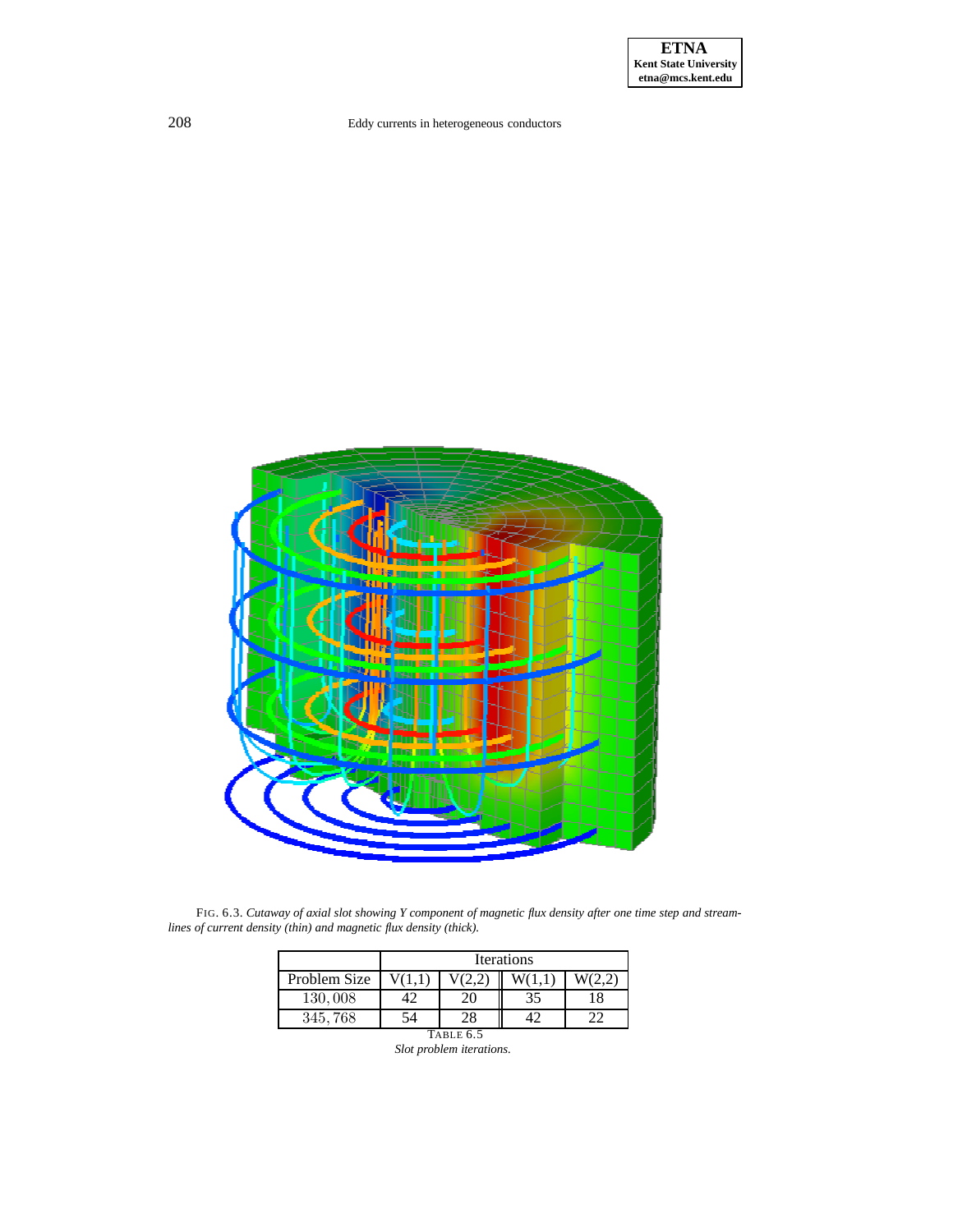the use of processor-block Gauss-Seidel within the Hiptmair smoother. (See the footnote in §[5.4.](#page-15-0))

**7. Conclusions.** We have described an edge and face finite element discretization for the eddy current equations on arbitrary quadrilateral and hexahedral meshes in heterogeneous media and presented a particular implementation of an algebraic multigrid technique appropriate to this discretization. Numerical results are given indicating both the fidelity of the representation and the efficacy of the algebraic multigrid methodology.

**8. Acknowledgements.** Sandia is a multiprogram laboratory operated by Sandia Corporation, a Lockheed Martin Company, for the United States Department of Energy under contract DE-AC04-94AL85000.

#### **REFERENCES**

- <span id="page-23-18"></span>[1] D. N. ARNOLD, R. S. FALK, AND R. WINTHER, *Multigrid in H(div) and H(curl)*, Numer. Math., 85 (2000), pp. 197–217.
- <span id="page-23-20"></span>[2] T. AUSTIN, *Advances on a Scaled Least-Squares Method for the Neutron Transport Equation*, PhD thesis, University of Colorado – Boulder, 2001.
- <span id="page-23-3"></span>[3] O. BIRO AND K. PREIS, *On the use of the magnetic vector potential in the finite element analysis of threedimensional eddy currents*, IEEE Transactions on Magnetics, 25 (1989), pp. 3145–3159.
- <span id="page-23-2"></span>[4] O. BIRO AND K. PREIS, *Finite element analysis of 3-D eddy currents*, IEEE Transactions on Magnetics, 26 (1990), pp. 418–423.
- <span id="page-23-7"></span>[5] A. BOSSAVIT,*A rationale for "edge-elements" in 3-D fields computations*, IEEE Transactions on Magnetics, 24 (1988), pp. 74–79.
- <span id="page-23-14"></span><span id="page-23-8"></span>[6] , *Computational electromagnetism*, Academic Press, 1998.
- [7] A. BOSSAVIT AND J. VERITE, *A mixed fem-biem method to solve 3-d eddy current problems*, IEEE Transactions on Magnetics, MAG-18 (1982), pp. 431–435.
- <span id="page-23-13"></span>[8] D. BRAESS, *Finite elements. Theory, fast solvers, and applications in solid mechanics*, Cambridge University Press, Cambridge, 1997.
- <span id="page-23-21"></span>[9] A. BRANDT, *Multigrid techniques: 1984 guide with applications to fluid dynamics*, Tech. Report Nr. 85, GMD-Studie, Sankt Augustin, West Germany, 1984.
- <span id="page-23-15"></span><span id="page-23-9"></span>[10] F. BREZZI AND M. FORTIN, *Mixed and Hybrid Finite Element Methods*, Springer-Verlag, 1991.
- [11] W. L. BRIGGS, V. E. HENSON, AND S. MCCORMICK, *A Multigrid Tutorial, Second Edition*, SIAM, Philadelphia, 2000.
- <span id="page-23-6"></span><span id="page-23-5"></span>[12] C. F. BRYANT, C. R. I. EMSON, AND C. W. TROWBRIDGE, *A comparison of Lorentz gauge formulations in eddy current computations*, IEEE Transactions on Magnetics, 26 (1990), pp. 430–433.
- [13] , *A general purpose 3-d formulation for eddy currents using the Lorentz gauge*, IEEE Transactions on Magnetics, 26 (1990), pp. 2373–2375.
- <span id="page-23-4"></span>[14] C. F. BRYANT, C. R. I. EMSON, C. W. TROWBRIDGE, AND P. FERNANDES, *Lorentz gauge formulations involving piecewise homogeneous conductors*, IEEE Transactions on Magnetics, 34 (1998), pp. 2559– 2562.
- <span id="page-23-10"></span>[15] M. F. F. BREZZI, J. DOUGLAS AND D. MARINI, *Efficient rectangular mixed finite elements in two and three space variables*, M2AN Math. Model. Numer. Anal., 21 (1987), pp. 581–604.
- <span id="page-23-17"></span><span id="page-23-11"></span>[16] R. HIPTMAIR, *Multigrid method for Maxwell's equations*, SIAM J. Numer. Anal., 36 (1998), pp. 204–225.
- [17] J. NEDELEC, *Mixed finite elements* in  $\mathbb{R}^3$ , Numer. Math., 35 (1980), pp. 315–341.
- <span id="page-23-12"></span><span id="page-23-1"></span>[18]  $\_\_\_\_\_\_\_\_\_\_\_\_\_\_\.\_\_\_\_\_\.\_\_\_\_\.\_\_\_\.\_\_\_\.\_$
- [19] J. S. PEERY AND D. E. CARROLL, *Multi-material ALE methods in unstructured grids*, Computer Methods in Applied Mechanics and Engineering, 187 (2000), pp. 591–619.
- <span id="page-23-19"></span><span id="page-23-0"></span>[20] S. REITZINGER AND J. SCHO¨ BERL, *Algebraic multigrid for finite element discretizations with edge elements*. Unpublished manuscript. reitz@sfb013.uni-linz.ac.at.
- [21] R. M. SUMMERS, J. S. PEERY, M. W. WONG ET AL., *Recent progress in ALEGRA development and application to ballistic impacts*, Int. J. Impact Engng., 20 (1997), pp. 779–788.
- <span id="page-23-24"></span>[22] C. TONG AND R. S. TUMINARO, *ML 2.0 smoothed aggregation user's guide*, Tech. Report SAND2001-8028, Sandia National Laboratories, December 2000.
- <span id="page-23-23"></span><span id="page-23-16"></span>[23] U. TROTTENBERG, C. OOSTERLEE, AND A. SCHÜLLER, *Multigrid*, Academic Press, London, 2001.
- [24] R. TUMINARO AND C. TONG, *Parallel smoothed aggregation multigrid: Aggregation strategies on massively parallel machines*, in SuperComputing 2000 Proceedings, J. Donnelley, ed., 2000.
- <span id="page-23-22"></span>[25] P. VANĚK, M. BREZINA, AND J. MANDEL, *Convergence of Algebraic Multigrid Based on Smoothed Aggregation*, Tech. Report report 126, UCD/CCM, Denver, CO, 1998.